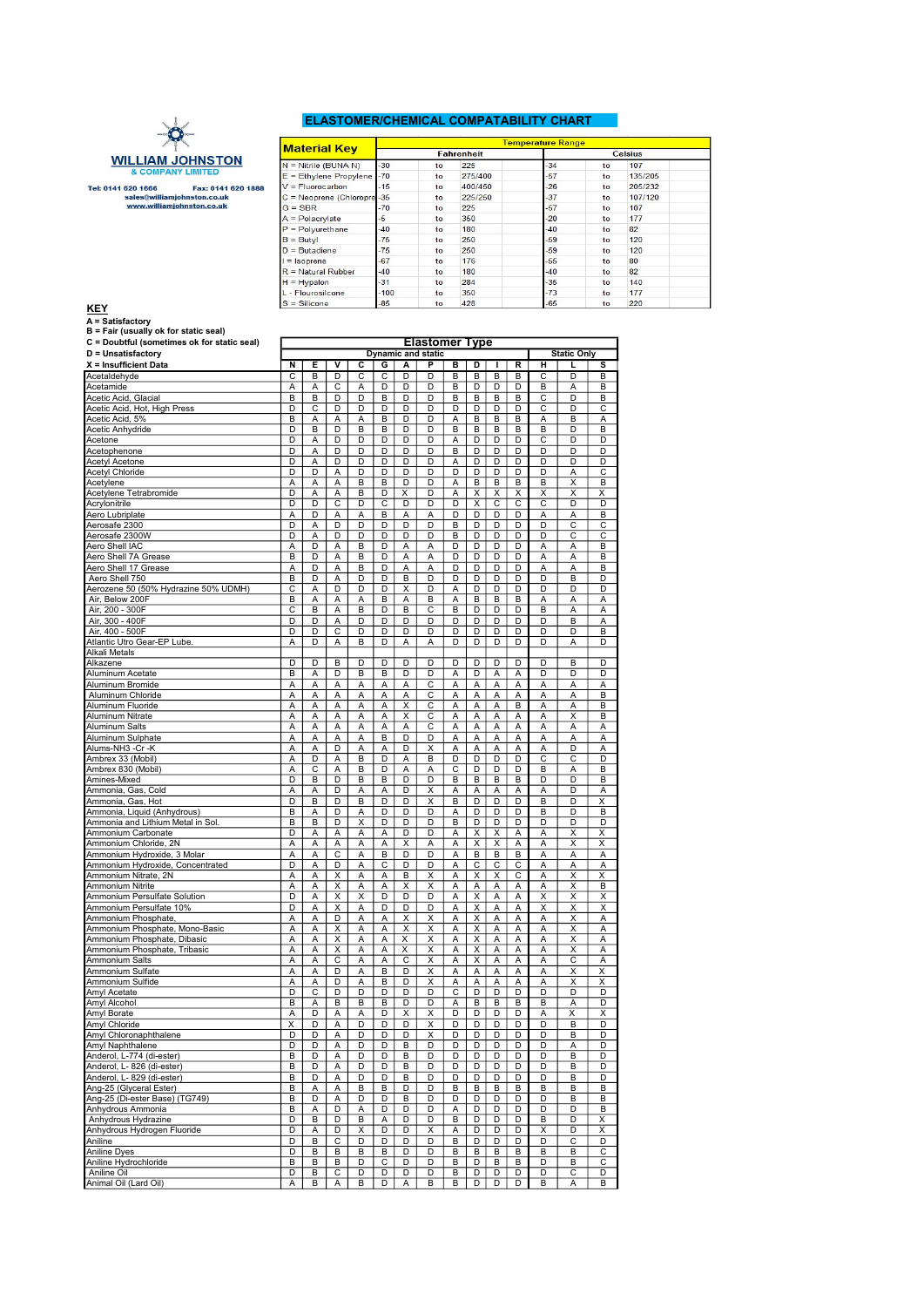| AN-O-3 Grade M                  | Α                       | D                       | A | B | D                       | A | A              | D  | D | D | D                       | B              | Α | B                       |
|---------------------------------|-------------------------|-------------------------|---|---|-------------------------|---|----------------|----|---|---|-------------------------|----------------|---|-------------------------|
|                                 |                         |                         |   |   |                         |   |                |    |   |   |                         |                |   |                         |
| $AN-O-6$                        | A                       | D                       | A | B | D                       | Α | A              | D  | D | D | D                       | B              | А | D                       |
| An-O-366                        | А                       | D                       | Α | B | D                       | Α | A              | D  | D | D | D                       | B              | А | D                       |
| Ansul Ether 161 or 181          | С                       | C                       | D | D | D                       | D | B              | C  | D | D | D                       | D              | C | D                       |
| AN-W-O-366b Hydr. Fluid         | А                       | D                       | Α | B | D                       | в | в              | D  | D | D | D                       | B              | Α | D                       |
| Argon                           | Α                       | Α                       | Α | Α | Α                       | Α | A              | Α  | A | Α | Α                       | Α              | А | Α                       |
| Aroclor, 1248                   | С                       | B                       | Α | D | D                       | D | D              | B  | D | D | D                       | D              | B | B                       |
| Aroclor, 1254                   | D                       | B                       | A | D | D                       | D | D              | D  | D | D | D                       | D              | B | C                       |
| Aroclor, 1260                   | Α                       | X                       | A | Α | A                       | D | D              | Α  | Α | Α | А                       | Α              | A | Α                       |
| Aromatic Fuel -50%              | B                       | D                       | A | D | D                       | D | D              | D  | D | D | D                       | D              | B | D                       |
| Arsenic Acid                    | А                       | Α                       | Α | Α | Α                       | C | C              | Α  | А | Α | B                       | Α              | Α | Α                       |
|                                 | B                       | D                       | Α | D | D                       | D | D              | D  | D | D | D                       | D              | B | D                       |
| Askarel                         |                         |                         |   |   |                         |   |                |    |   |   |                         |                |   |                         |
| Asphalt                         | B                       | D                       | Α | B | D                       | в | B              | D  | D | D | D                       | B              | B | D                       |
| ASTM Oil, No.1                  | Α                       | D                       | Α | Α | D                       | А | Α              | D  | D | D | D                       | B              | Α | Α                       |
| ASTM Oil, No.2                  | А                       | D                       | A | B | D                       | A | B              | D  | D | D | D                       | D              | A | D                       |
| ASTM Oil, No.3                  | Α                       | D                       | A | D | D                       | A | в              | D  | D | D | D                       | D              | А | С                       |
| ASTM Oil. No.4                  | B                       | D                       | Α | D | D                       | B | D              | D  | D | D | D                       | D              | B | D                       |
| <b>ASTM Reference Fuel A</b>    | А                       | D                       | Α | B | D                       | B | Α              | D  | D | D | D                       | B              | Α | D                       |
| <b>ASTM Reference Fuel B</b>    | A                       | D                       | Α | D | D                       | D | B              | D  | D | D | D                       | D              | А | D                       |
| <b>ASTM Reference Fuel C</b>    | B                       | D                       | Α | D | D                       | D | D              | D  | D | D | D                       | D              | B | D                       |
| ATL-857                         | B                       | D                       | Α | D | D                       | В | D              | D  | D | D | D                       | D              | B | D                       |
|                                 |                         |                         |   |   |                         |   |                |    |   |   |                         |                |   |                         |
| <b>Atlantic Dominion F</b>      | А                       | D                       | Α | B | D                       | Α | B              | D  | D | D | D                       | D              | А | D                       |
| Aurex 903R (Mobil)              | А                       | D                       | A | B | D                       | A | A              | D  | D | D | B                       | D              | D | D                       |
| Automatic Transmission Fluid    | A                       | D                       | A | B | D                       | A | B              | D  | D | D | D                       | C              | X | D                       |
| Automotive Brake Fluid          | С                       | A                       | D | B | Α                       | D | D              | B  | Χ | X | X                       | B              | D | C                       |
| Bardol B                        | D                       | D                       | Α | D | D                       | D | D              | D  | D | D | D                       | D              | B | D                       |
| <b>Barium Chloride</b>          | Α                       | Α                       | Α | А | Α                       | Α | Α              | Α  | Α | Α | А                       | Α              | Α | Α                       |
| Barium Hydroxide                | А                       | А                       | Α | Α | Α                       | D | D              | Α  | Α | Α | Α                       | Α              | А | Α                       |
| <b>Barium Salts</b>             | А                       | А                       | Α | Α | Α                       | Α | Α              | Α  | Α | Α | Α                       | Α              | А | Α                       |
| <b>Barium Sulfide</b>           | Α                       | А                       | Α | A | B                       | D | A              | Α  | B | Α | Α                       | A              | А | Α                       |
|                                 |                         | $\overline{\mathsf{D}}$ |   |   |                         |   | $\overline{D}$ | D  |   |   | D                       | $\overline{D}$ |   |                         |
| Bayol D                         | Α                       |                         | Α | B | D                       | Α |                |    | D | D |                         |                | А | D                       |
| Bayol35                         | А                       | D                       | A | B | D                       | Α | B              | D  | D | D | D                       | D              | A | D                       |
| Beer                            | A                       | A                       | A | Α | A                       | D | B              | Α  | Α | Α | Α                       | A              | A | Α                       |
| Beet Sugar Liquors              | Α                       | А                       | Α | B | Α                       | D | D              | Α  | Α | Α | Α                       | Α              | А | Α                       |
| Benzaldehyde                    | D                       | А                       | D | D | D                       | D | D              | Α  | D | D | D                       | Α              | D | B                       |
| Benzene                         | D                       | D                       | Α | D | D                       | D | D              | D  | D | D | D                       | D              | C | D                       |
| Benzenesulfonic Acid 10%        | D                       | D                       | Α | B | D                       | D | D              | D  | D | D | D                       | A              | B | D                       |
| Benzine -See Ligroin            |                         |                         |   |   |                         |   |                |    |   |   |                         |                |   |                         |
|                                 |                         |                         |   |   |                         |   |                |    |   |   |                         |                |   |                         |
| Benzochloride                   | D                       | Α                       | Α | D | D                       | D | X              | B  | D | D | D                       | D              | Α | Χ                       |
| <b>Benzoic Acid</b>             | D                       | D                       | A | D | D                       | D | D              | D  | D | D | D                       | D              | B | D                       |
| Benzophenone                    | X                       | B                       | Α | X | D                       | D | D              | B  | D | D | Χ                       | X              | А | Χ                       |
| <b>Benzyl Alcohol</b>           | D                       | B                       | Α | B | D                       | D | D              | B  | D | D | D                       | B              | B | B                       |
| Benzyl Benzoate                 | D                       | D                       | Α | D | D                       | D | D              | B  | D | D | D                       | D              | Α | D                       |
| Benzyl Chloride                 | D                       | D                       | Α | D | D                       | D | D              | D  | D | D | D                       | D              | А | D                       |
| <b>Black Point 77</b>           | A                       | А                       | A | С | C                       | C | C              | Α  | C | C | C                       | С              | Ċ | C                       |
| Blast Furnace Gas               | D                       | D                       | A | D | D                       | D | D              | D  | D | D | D                       | D              | B | Α                       |
|                                 |                         |                         |   |   |                         |   |                |    |   |   |                         |                |   |                         |
| <b>Bleach Liquor</b>            | $\overline{\mathsf{c}}$ | Α                       | Α | B | $\overline{c}$          | D | D              | Α  | B | B | $\overline{\mathsf{c}}$ | Α              | В | B                       |
| Borax                           | B                       | A                       | Α | D | B                       | в | A              | Α  | B | B | B                       | D              | B | B                       |
| Bordeaux Mixture                | В                       | Α                       | Α | B | В                       | D | D              | Α  | B | B | В                       | Α              | B | B                       |
| Boric Acid                      | А                       | A                       | A | Α | Α                       | D | Α              | А  | Α | Α | Α                       | A              | Α | Α                       |
| Boron Fluids (HEF)              | B                       | D                       | A | D | D                       | D | D              | D  | D | D | D                       | D              | B | D                       |
| Brake Fluid, DOT3 (Glycol Type) | С                       | Α                       | D | B | Α                       | X | D              | B  | Χ | Χ | X                       | B              | D | С                       |
| Bray GG-130                     | B                       | D                       | Α | D | D                       | B | D              | D  | D | D | D                       | D              | B | D                       |
| Brayco 719-R (W-H-910)          | Ċ                       | А                       | D | B | X                       | D | D              | B  | B | B | B                       | B              | B | B                       |
| Brayco 885 (MIL-L-6085A)        | B                       | D                       | Α | D | $\overline{\mathsf{D}}$ | B | Α              | D  | D | D | D                       | D              | B | D                       |
|                                 |                         |                         |   |   |                         |   |                |    |   |   |                         |                |   |                         |
| Brayco 910                      | B                       | А                       | D | B | B                       | C | C              | Α  | Α | Α | Α                       | Α              | D | D                       |
| <b>Bret 710</b>                 | В                       | A                       | D | B | В                       | С | С              | Α  | А | A | Α                       | Α              | D | D                       |
| <b>Brom - 113</b>               | C                       | D                       | X | D | D                       | X | X              | D  | X | X | X                       | D              | X | D                       |
| <b>Brom - 114</b>               | В                       | D                       | в | B | D                       | Χ | X              | D  | D | D | D                       | B              | X | D                       |
| Bromine                         | D                       | D                       | Α | D | D                       | D | D              | D  | D | D | D                       | D              | B | D                       |
| <b>Bromine Pentafluoride</b>    | D                       | D                       | D | D | D                       | D | D              | D  | D | D | D                       | D              | D | D                       |
| <b>Bromine Trifluoride</b>      | D                       | D                       | D | D | D                       | D | D              | D  | D | D | D                       | D              | D | D                       |
| <b>Bromine Water</b>            | D                       | B                       | Α | D | D                       | D | D              | D  | D | D | D                       | Α              | B | D                       |
|                                 |                         |                         |   |   |                         |   |                |    |   |   |                         |                |   |                         |
| Bromobenzene                    | D                       | D                       | A | D | D                       | D | D              | D  | D | D | D                       | D              | A | D                       |
| Bromochloro Trifluoroethane     | D                       | D                       | A | D | D                       | D | D              | D  | D | D | D                       | D              | B | D                       |
| Bunker Oll                      | A                       | D                       | A | D | D                       | А | ь              | IJ | υ | υ | υ                       | D              | A | ь                       |
| Butadiene (Monomer)             | D                       | D                       | Α | D | D                       | D | D              | D  | D | D | D                       | D              | Α | D                       |
| Butane                          | А                       | D                       | Α | А | C                       | Α | Α              | D  | D | D | D                       | В              | С | D                       |
| Butane, 2,2-Dimethyl            | А                       | D                       | А | B | С                       | Α | D              | D  | D | D | D                       | в              | С | D                       |
| Butane, 2,3-Dimethyl            | А                       | D                       | Α | B | C                       | Α | D              | D  | D | D | D                       | B              | С | D                       |
| <b>Butanol (Butyl Alcohol)</b>  | А                       | B                       | Α | Α | Α                       | D | D              | B  | А | Α | Α                       | Α              | Α | B                       |
| 1-Butene, 2-Ethyl               | А                       | D                       | Α | D | D                       | Α | D              | D  | D | D | D                       | D              | С | D                       |
| Butter-Animal Fat               | А                       | Α                       | Α | В | D                       | Α | Α              | B  | D | D | D                       | B              | Α | B                       |
| N-Butyl Acetate                 | D                       | B                       | D | D | D                       | D | D              | B  | D | D | D                       | D              | D | D                       |
|                                 |                         |                         |   |   |                         |   |                |    |   |   |                         |                |   |                         |
| <b>Butyl Acetyl Ricinoleate</b> | В                       | А                       | Α | В | D                       | X | D              | Α  | D | D | D                       | B              | В | X                       |
| <b>Butyl Acrylate</b>           | D                       | D                       | D | D | D                       | D | X              | D  | D | D | D                       | D              | D | Χ                       |
| <b>Butyl Alcohol</b>            | А                       | В                       | Α | Α | А                       | D | D              | В  | А | Α | А                       | Α              | Α | B                       |
| Butyl Amine or N-Butyl Amine    | С                       | С                       | D | D | D                       | D | D              | D  | D | D | D                       | D              | D | D                       |
| N-Butyl Benzoate                | D                       | А                       | Α | D | в                       | D | Χ              | Α  | D | D | D                       | D              | А | Χ                       |
| N-Butyl Butyrate                | D                       | Α                       | Α | D | D                       | D | Χ              | Α  | D | D | D                       | D              | Α | X                       |
| <b>Butyl Carbitol</b>           | D                       | Α                       | С | C | D                       | D | X              | Α  | D | D | D                       | B              | D | D                       |
| <b>Butyl Cellosolve</b>         | С                       | В                       | D | С | D                       | D | D              | В  | D | D | D                       | D              | D | X                       |
| <b>Butyl Cellosolve Adipate</b> | D                       | В                       | В | D | D                       | D | D              | В  | D | D | D                       | D              | В | B                       |
|                                 |                         |                         |   |   |                         |   |                |    |   |   |                         |                |   |                         |
| <b>Butylene</b>                 | В                       | D                       | Α | C | D                       | D | D              | D  | D | D | D                       | D              | В | D                       |
| N-Butyl Ether                   | С                       | С                       | D | D | D                       | D | С              | С  | D | D | D                       | D              | С | D                       |
| <b>ButylOleate</b>              | D                       | B                       | Α | D | D                       | X | X              | B  | D | X | D                       | D              | B | X                       |
| <b>Butyl Stearate</b>           | B                       | D                       | Α | D | D                       | X | X              | D  | D | D | D                       | D              | B | $\overline{\mathsf{x}}$ |
| Butyraldehyde                   | D                       | B                       | D | D | D                       | D | D              | B  | D | D | D                       | D              | D | D                       |
| <b>Butyric Acid</b>             | D                       | В                       | B | D | D                       | D | X              | В  | D | Χ | X                       | D              | Χ | X                       |
| Calcine Liquors                 | А                       | А                       | Α | X | X                       | D | D              | Α  | Χ | Χ | Χ                       | Χ              | Α | X                       |
| Calcium Acetate                 | В                       | А                       | D | В | D                       | D | D              | Α  | D | Α | Α                       | B              | D | D                       |
| Calcium Bisulfite               | В                       | Α                       | в | В | В                       | С | С              | Α  | D | D | D                       | Α              | С | С                       |
|                                 |                         |                         |   |   |                         |   |                |    |   |   |                         |                |   |                         |
| Calcium Carbonate               | А                       | А                       | Α | Α | Α                       | С | С              | Α  | А | Α | Α                       | Α              | Α | А                       |
| Calcium Chloride                | Α                       | А                       | Α | А | Α                       | Α | Α              | Α  | А | Α | А                       | Α              | А | Α                       |
| Calcium Cyanide                 | А                       | А                       | Χ | Α | A                       | Χ | X              | Α  | А | Α | Α                       | A              | Χ | Α                       |
| Calcium Hydroxide               | А                       | Α                       | Α | Α | Α                       | D | B              | Α  | А | Α | А                       | Α              | А | Α                       |
| Calcium Hypochlorite            | В                       | Α                       | Α | В | B                       | D | D              | Α  | В | В | В                       | Α              | В | B                       |
| Calcium Nitrate                 | А                       | А                       | Α | Α | Α                       | Α | Α              | Α  | Α | Α | Α                       | Α              | Α | B                       |
| Calcium Phosphate               | А                       | А                       | Α | В | Α                       | Α | Α              | Α  | Α | Α | Α                       | Α              | Χ | Α                       |
| Calcium Salts                   | А                       | Α                       | Α | А | Α                       | Α | Α              | Α  | А | Α | А                       | Α              | А | В                       |
| Calcium Silicate                | Α                       | Α                       | Α | Α | Α                       | X | Χ              | Α  | Α | Α | Α                       | Α              | Χ | Χ                       |
|                                 |                         |                         |   |   |                         |   |                |    |   |   |                         |                |   |                         |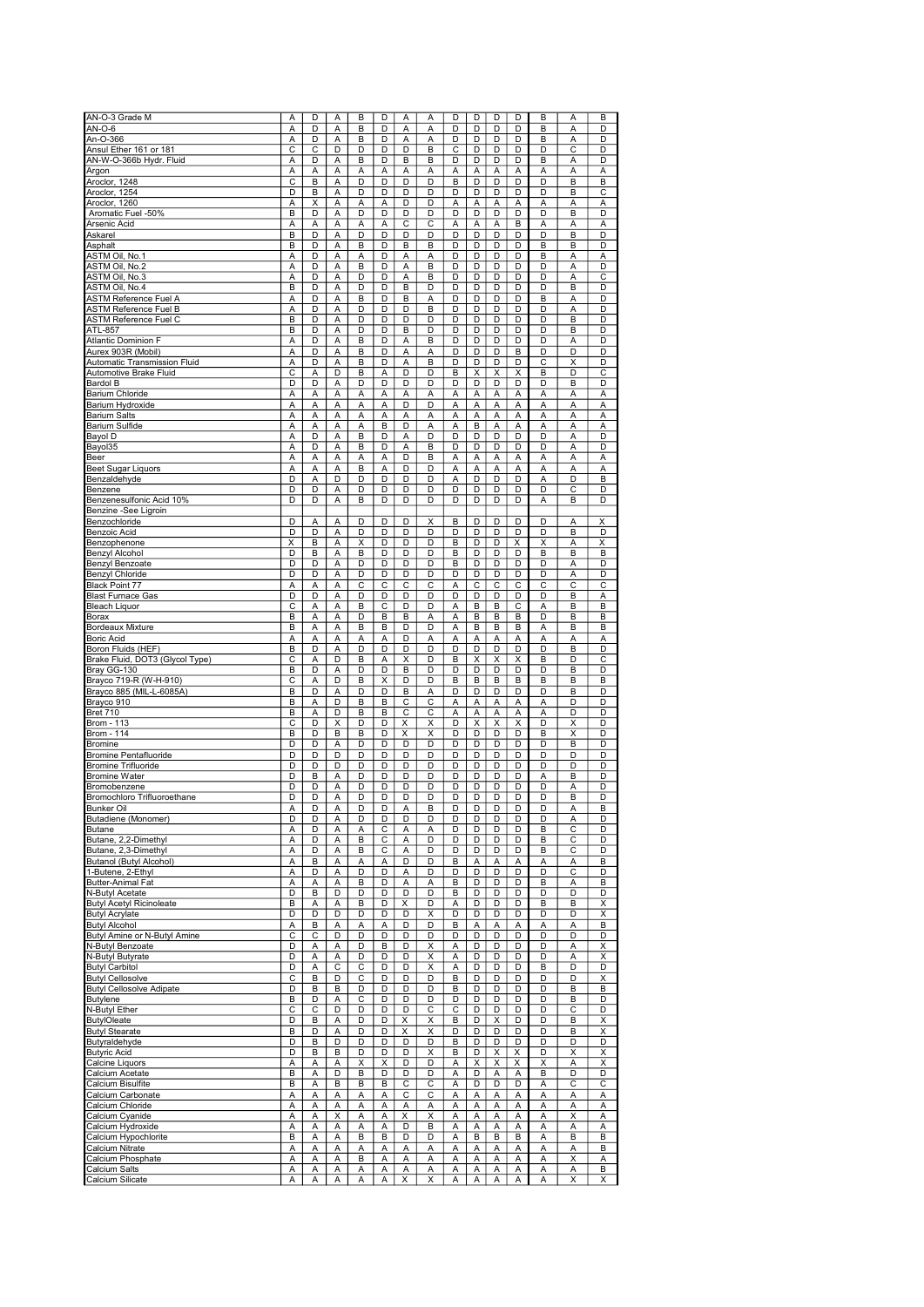| Calcium Sulfide                                | Α | А                       | Α | Α | B              | D                       | Α                       | Α                       | B              | B | B | Α | Α | Α |
|------------------------------------------------|---|-------------------------|---|---|----------------|-------------------------|-------------------------|-------------------------|----------------|---|---|---|---|---|
| Calcium Sulfite                                | Α | Α                       | Α | А | B              | D                       | A                       | Α                       | B              | B | B | Α | Α | A |
| Calcium Thiosulfate                            | B | Α                       | Α | Α | B              | D                       | A                       | Α                       | B              | B | B | Α | Α | A |
|                                                |   |                         |   |   |                |                         |                         |                         |                |   |   |   |   |   |
| Caliche Liquors                                | А | A                       | A | Α | Α              | Α                       | A                       | A                       | Α              | A | Α | A | A | B |
| Cane Sugar Liquors                             | Α | Α                       | A | Α | Α              | D                       | D                       | A                       | Α              | Α | Α | Α | A | Α |
| Caproic Aldehyde                               | X | B                       | D | Χ | Χ              | D                       | D                       | B                       | B              | B | B | X | D | B |
| Carbamate                                      | C | B                       | Α | B | D              | D                       | D                       | B                       | D              | D | D | B | А | Χ |
| Carbitol                                       | B | B                       | B | B | В              | D                       | D                       | B                       | B              | B | B | B | B | B |
| Carbolic Acid Phenol                           | D | B                       | A | D | D              | D                       | С                       | B                       | D              | D | D | D | A | D |
| Carbon Bisulfide                               | D | D                       | Α | D | D              | C                       | х                       | D                       | D              | D | D | D | Α | D |
| Carbon Dioxide(s)                              | Α | A                       | A | A | Α              | A                       | A                       | Α                       | A              | A | Α | A | A | Α |
| Carbon Disulfide                               | D | D                       | A | D | D              | С                       | X                       | D                       | D              | D | D | D | A | D |
| Carbon Monoxide                                | Α | Α                       | Α | В | B              | Χ                       | A                       | Α                       | В              | B | B | B | B | Α |
| Carbon Tetrachloride                           | B | D                       | A | D | D              | D                       | D                       | D                       | D              | D | D | D | B | D |
|                                                |   |                         |   |   |                |                         |                         |                         |                |   |   |   |   |   |
| Carbonic Acid                                  | В | Α                       | Α | Α | B              | Α                       | Α                       | Α                       | B              | Α | А | Α | Α | Α |
| Castor Oil                                     | Α | B                       | Α | А | Α              | Α                       | Α                       | B                       | A              | Α | А | Α | A | Α |
| Cellosolve                                     | D | B                       | D | D | D              | D                       | D                       | B                       | D              | D | D | D | D | D |
| Cellosolve Acetate                             | D | B                       | D | D | D              | D                       | D                       | B                       | D              | D | D | D | D | D |
| Cellosolve, Butyl                              | D | B                       | D | D | D              | D                       | D                       | B                       | D              | D | D | D | D | D |
| Celluguard                                     | Α | Α                       | Α | Α | А              | С                       | D                       | Α                       | Α              | Α | Α | Α | Α | Α |
| Cellulube (Now Fyrquel)                        |   |                         |   |   |                |                         |                         |                         |                |   |   |   |   |   |
| Cellutherm 2505A                               | B | D                       | A | D | D              | B                       | D                       | D                       | D              | D | D | D | B | D |
| Cetane (Hexadecane)                            | Α | D                       | Α | B | D              | А                       | D                       | D                       | D              | D | D | B | С | D |
| China Wood Oil (Tung Oil)                      | Α | D                       | Α | B | D              | Χ                       | С                       | С                       | D              | D | D | С | В | D |
| Chloroacetic Acid                              | D | B                       | D | D | D              | D                       | D                       | B                       | D              | D | D | Α | D | X |
| Chlordane                                      | B | D                       | Α | C | D              | Χ                       | Χ                       | D                       | D              | D | D | C | B | D |
|                                                |   |                         |   |   |                | B                       |                         |                         |                |   |   |   |   |   |
| Chlorextol                                     | B | D                       | A | B | D              |                         | D                       | D                       | D              | D | D | D | B | D |
| Chlorinated Solvents, Dry                      | D | D                       | A | D | D              | D                       | D                       | D                       | D              | D | D | D | Α | D |
| <b>Chlorinated Solvents, Wet</b>               | D | D                       | A | D | D              | D                       | D                       | D                       | D              | D | D | D | A | D |
| Chlorine, Dry                                  | D | Χ                       | в | B | D              | D                       | X                       | X                       | D              | D | D | B | X | D |
| Chlorine, Wet                                  | D | $\overline{\mathsf{x}}$ | B | D | D              | D                       | $\overline{\mathsf{x}}$ | $\overline{\mathsf{x}}$ | D              | D | D | B | Χ | D |
| <b>Chlorine Dioxide</b>                        | D | C                       | Α | D | D              | D                       | D                       | C                       | D              | D | D | C | B | Χ |
| Chlorine Dioxide, 8% CI as NaClO2 in solution  | D | D                       | Α | D | D              | D                       | D                       | D                       | D              | D | D | D | B | X |
| Chlorine Trifluoride                           | D | D                       | D | D | D              | D                       | D                       | D                       | D              | D | D | D | D | D |
| Chloroacetone                                  | D | А                       | D | D | D              | D                       | D                       | B                       | $\overline{D}$ | D | D | D | D | D |
| Chlorobenzene                                  | D | D                       | A | D | D              | D                       | D                       | D                       | D              | D | D | D | B | D |
|                                                |   |                         |   |   |                |                         |                         |                         |                |   |   |   |   |   |
| Chlorobenzene, (Mono)                          | D | D                       | A | D | D              | D                       | D                       | D                       | D              | D | D | D | B | D |
| Chlorobromo Methane                            | D | B                       | Α | D | D              | D                       | D                       | B                       | D              | D | D | D | B | D |
| Chlorobutadiene                                | D | D                       | Α | D | D              | D                       | D                       | D                       | D              | D | D | D | B | D |
| Chlorododecane                                 | D | D                       | А | D | D              | D                       | D                       | D                       | D              | D | D | D | Α | D |
| Chloroform                                     | D | D                       | А | D | D              | D                       | D                       | D                       | D              | D | D | D | D | D |
| O-Chloronaphthalene                            | D | D                       | Α | D | D              | D                       | D                       | D                       | D              | D | D | D | В | D |
| 1-Chloro 1-Nitro Ethane                        | D | D                       | D | D | D              | D                       | D                       | D                       | D              | D | D | D | D | D |
| Chlorosulphonic Acid                           | D | D                       | D | D | D              | D                       | D                       | D                       | D              | D | D | D | D | D |
| Chlorotoluene                                  | D | D                       | Α | D | D              | D                       | D                       | D                       | D              | D | D | D | B | D |
| Chlorox                                        | B | B                       | A | В | D              | D                       | D                       | B                       | D              | D | D | B |   | Χ |
|                                                |   |                         |   |   |                |                         |                         |                         |                |   |   |   | Α |   |
| O-Chlorphenol                                  | D | D                       | Α | D | D              | D                       | D                       | D                       | D              | D | D | D | B | D |
| Chrome Alum                                    | А | Α                       | Α | А | Α              | D                       | X                       | Α                       | Α              | Α | А | Α | Χ | Α |
| <b>Chrome Plating Solutions</b>                | D | B                       | Α | D | D              | D                       | D                       | B                       | D              | D | D | D | В | В |
| Circo Light Process Oil                        | A | D                       | Α | B | D              | А                       | A                       | D                       | D              | D | D | B | Α | D |
| Citric Acid                                    | Α | А                       | Α | Α | $\overline{A}$ | $\overline{\mathsf{x}}$ | A                       | A                       | Α              | Α | Α | Α | Α | Α |
| City Service Koolmoter-AP Gear Oil 140-EP Lube | Α | D                       | A | B | D              | A                       | A                       | D                       | D              | D | D | B | A | D |
| City Service Pacemaker #2                      | Α | D                       | A | B | D              | Α                       | B                       | D                       | D              | D | D | D | Α | D |
| City Service #65, #120, #250                   | A | D                       | A | B | D              | Α                       | B                       | D                       | D              | D | D | D | A | D |
| <b>Cobalt Chloride</b>                         | Α | Α                       | Α | Α | Α              | Α                       | Α                       | Α                       | Α              | Α | Α | Α | Α | B |
| Cobalt Chloride 2N                             | Α | Α                       | Α | Α | Α              | D                       | D                       | Α                       | Α              | Α | Α | Α | Α | Α |
|                                                | Α | С                       | Α | С | D              | Α                       | С                       | C                       | D              | D | D | С |   |   |
| Cocoanut Oil                                   |   |                         |   |   |                |                         |                         |                         |                |   |   |   | А | Α |
| Cod Liver Oil                                  | A | А                       | Α | B | D              | Α                       | Α                       | Α                       | D              | D | D | B | Α | B |
| Coffee                                         | Α | Α                       | Α | Α | Α              | D                       | D                       | А                       | Α              | Α | А | Α | A | Α |
| Coke Oven Gas                                  | D | D                       | A | D | D              | D                       | D                       | D                       | D              | D | D | D | B | B |
| Coliche Liquors                                | B | B                       | Χ | А | B              | Χ                       | X                       | B                       | А              | Α | А | X | X | Х |
| Convelex 10                                    | D | Χ                       | X | D | D              | X                       | B                       | D                       | D              | D | D | D | X | D |
| Coolanol 20, 25R, 35R, 40& 45A (Monsanto)      | Α | С                       | Α | В | D              | D                       | Α                       | D                       | D              | D | D | B | Α | D |
| Copper Acetate                                 | B | Α                       | D | B | D              | D                       | D                       | Α                       | D              | Α | А | B | D | D |
| Copper Chloride                                | Α | Α                       | Α | B | Α              | А                       | Α                       | Α                       | Α              | Α | Α | В | Α | А |
| Copper Cyanıde                                 | A | A                       | Α | А | Α              | A                       | A                       | A                       | А              | Α | А | А | Α | А |
| <b>Copper Salts</b>                            | Α | Α                       | Α | Α | Α              | Α                       | Α                       | Α                       | Α              | A | Α | Α | Α | A |
| Copper Sulfate                                 | А | Α                       | Α | Α | B              | D                       | A                       | B                       | B              | В | B | Α | Α | Α |
|                                                | Α |                         | Α | Α | В              | D                       | B                       | В                       | В              | B | B |   | Α |   |
| Copper Sulfate 10%                             |   | Α                       |   |   |                |                         |                         |                         |                |   |   | Α |   | Α |
| Copper Sulfate 50%                             | А | А                       | Α | Α | В              | D                       | С                       | В                       | В              | B | Α | Α | А | Α |
| Corn Oil                                       | Α | С                       | Α | С | D              | Α                       | Α                       | С                       | D              | D | D | B | Α | Α |
| Cottonseed Oil                                 | Α | С                       | Α | С | D              | Α                       | Α                       | C                       | D              | D | D | B | B | А |
| Cresols                                        | D | D                       | B | D | D              | D                       | X                       | D                       | D              | D | D | D | Χ | D |
| Creosote, Coal Tar                             | А | D                       | Α | В | D              | Α                       | С                       | D                       | D              | D | D | D | Α | D |
| Creosote, Wood                                 | А | D                       | Α | B | D              | Α                       | C                       | D                       | D              | D | D | D | А | D |
| Cresylic Acid                                  | D | D                       | Α | D | D              | D                       | D                       | D                       | D              | D | D | D | X | D |
| Crude Oil                                      | В | D                       | Α | D | D              | Α                       | Х                       | D                       | D              | D | D | D | B | D |
| Cumene                                         | D | D                       | Α | D | D              | D                       | D                       | D                       | D              | D | D | D | B | D |
| Cutting Oil                                    | Α | D                       | Α | В | D              | Α                       | Α                       | D                       | D              | D | D | B | Α | D |
| Cyclohexane                                    | А | D                       | Α | C | D              | В                       | Α                       | D                       | D              | D | D | D | А | D |
| Cyclohexanol                                   | А | D                       | Α | В | D              | X                       | х                       | D                       | D              | D | D | B | Α | D |
| Cyclohexanone                                  | D | B                       | D | D | D              | D                       | D                       | B                       | D              | D | D | D | D | D |
| P-Cymene                                       | D | D                       | Α | D | D              | D                       | D                       | D                       | D              | D | D | D | B | D |
|                                                |   |                         |   |   |                |                         |                         |                         |                |   |   |   |   |   |
| Decalin                                        | D | D                       | Α | D | D              | Χ                       | X                       | D                       | D              | D | D | D | Α | D |
| Decane                                         | А | D                       | Α | С | D              | Α                       | B                       | D                       | D              | D | D | С | Α | В |
| Delco Brake Fluid                              | С | Α                       | D | В | Α              | Χ                       | X                       | В                       | X              | X | X | B | D | С |
| <b>Denatured Alcohol</b>                       | А | Α                       | Α | А | Α              | D                       | D                       | А                       | Α              | Α | А | Α | Α | Α |
| Detergent, Water Solution                      | Α | А                       | А | B | B              | D                       | D                       | А                       | B              | B | B | B | Α | Α |
| Developing Fluids (Photo)                      | А | В                       | Α | А | В              | X                       | X                       | В                       | В              | Α | А | Α | А | Α |
| Dexron                                         | А | D                       | Α | В | D              | Α                       | B                       | D                       | D              | D | D | D | в | D |
| Diacetone                                      | D | Α                       | D | D | D              | D                       | D                       | Α                       | D              | D | D | D | D | D |
| Diacetone Alcohol                              | D | А                       | D | В | D              | D                       | D                       | Α                       | D              | D | D | B | D | D |
| Diazinon                                       | С | D                       | B | С | D              | Χ                       | Χ                       | D                       | D              | D | D | C | B | D |
|                                                | D | B                       | D | D | D              |                         | в                       | в                       | D              | D | D | D | X | X |
| Dibenzyl Ether                                 |   |                         |   |   |                | Χ                       |                         |                         |                |   |   |   |   |   |
| Dibenzyl Sebacate                              | D | B                       | в | D | D              | D                       | B                       | В                       | D              | D | D | D | С | C |
| Dibromoethyl Benzene                           | D | D                       | Α | D | D              | D                       | D                       | D                       | D              | D | D | D | В | D |
| Dibutylamine                                   | D | D                       | D | С | D              | D                       | D                       | D                       | D              | D | D | D | D | C |
| Dibutyl Ether                                  | D | С                       | С | D | D              | С                       | B                       | С                       | D              | D | D | D | С | D |
| Dibutyl Phthalate                              | D | B                       | С | D | D              | D                       | С                       | С                       | D              | D | D | D | С | B |
| Dibutyl Sebacate                               | D | B                       | B | D | D              | D                       | D                       | B                       | D              | D | D | D | B | В |
| O-Dichlorobenzene                              | D | D                       | Α | D | D              | D                       | D                       | D                       | D              | D | D | D | B | D |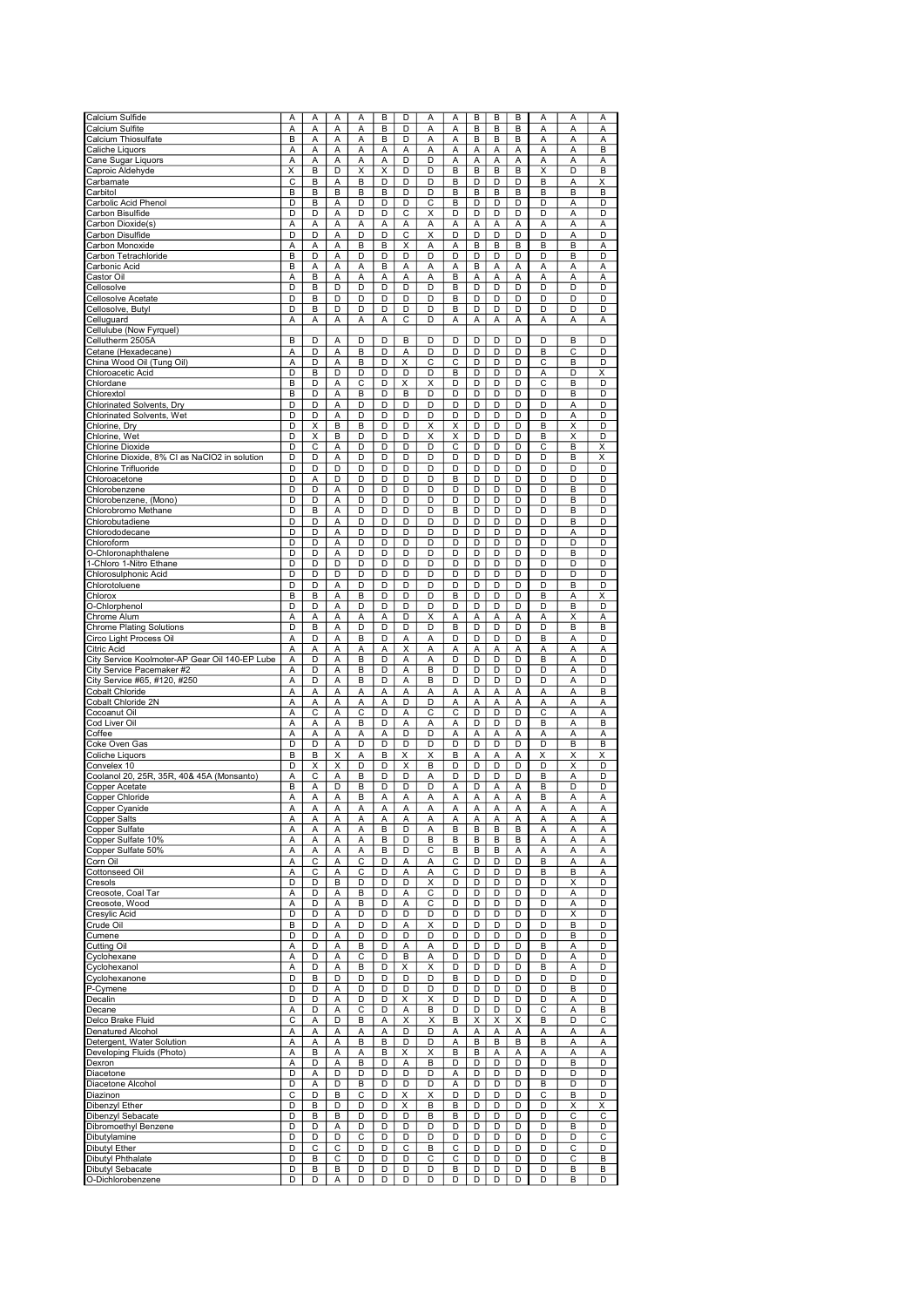| P-Dichlorobenzene-                               | D                       | D | A | D              | D | D                       | D                       | D  | D                       | D                       | D                       | D                       | B  | D                       |
|--------------------------------------------------|-------------------------|---|---|----------------|---|-------------------------|-------------------------|----|-------------------------|-------------------------|-------------------------|-------------------------|----|-------------------------|
|                                                  |                         |   |   |                |   |                         |                         |    |                         |                         |                         |                         |    |                         |
| Dichloro-Butane                                  | B                       | D | Α | D              | D | D                       | D                       | D  | D                       | D                       | D                       | D                       | B  | D                       |
| Dichloro-Isopropyl Ether                         | D                       | С | С | D              | D | С                       | В                       | D  | D                       | D                       | D                       | D                       | С  | D                       |
| Dicyclohexylamine                                | C                       | D | D | D              | D | D                       | D                       | D  | D                       | D                       | D                       | D                       | D  | Χ                       |
| DieselOil                                        | Α                       | D | Α | С              | D | Α                       | C                       | D  | D                       | D                       | D                       | С                       | Α  | D                       |
| Di-ester Lubricant MIL-L-7808                    | B                       | D | Α | D              | D | B                       | D                       | D  | D                       | D                       | D                       | D                       | B  | D                       |
|                                                  |                         |   |   |                |   |                         |                         |    |                         |                         |                         |                         |    |                         |
| Di-ester Synthetic Lubricants                    | B                       | D | A | D              | D | B                       | D                       | D  | D                       | D                       | D                       | D                       | B  | D                       |
| Diethylamine                                     | B                       | B | D | B              | B | D                       | C                       | B  | В                       | B                       | B                       | C                       | D  | B                       |
| Diethyl Ether                                    | D                       | D | D | С              | D | С                       | Α                       | D  | D                       | D                       | D                       | D                       | C  | D                       |
| Diethyl Sebacate                                 | B                       | B | B | D              | D | D                       | D                       | B  | D                       | D                       | D                       | D                       | B  | B                       |
| Diethylene Glycol                                | А                       | А | Α | А              | А | B                       | D                       | Α  | А                       | Α                       | А                       | Α                       | А  | B                       |
|                                                  | D                       | B | X | D              | D | D                       | D                       | B  | D                       | D                       | D                       | D                       | Χ  | D                       |
| Difluorodibromomethane                           |                         |   |   |                |   |                         |                         |    |                         |                         |                         |                         |    |                         |
| Diisobutylene                                    | B                       | D | А | D              | D | D                       | D                       | D  | D                       | D                       | D                       | D                       | C  | D                       |
| Diisobutyl Ketone                                | Χ                       | Α | х | х              | X | X                       | х                       | Α  | X                       | Χ                       | Χ                       | Χ                       | X  | Χ                       |
| Diisooctyl Sebacate                              | C                       | C | B | D              | D | D                       | D                       | D  | D                       | D                       | D                       | D                       | C  | C                       |
| Diisopropyl Ketone                               | D                       | A | D | D              | D | D                       | D                       | Α  | D                       | D                       | D                       | D                       | D  | D                       |
| Dimethyl Formamide (DMF)                         | B                       | A | D | C              | D | D                       | D                       | B  | X                       | Х                       | D                       | D                       | D  | B                       |
| Dimethyl Phthalate                               | D                       | B | в | D              | D | D                       | Χ                       | B  | D                       | D                       | D                       | D                       | B  | Χ                       |
|                                                  |                         |   |   |                |   |                         |                         |    |                         |                         |                         |                         |    |                         |
| Dinitro Toluene                                  | D                       | D | D | D              | D | D                       | D                       | D  | D                       | D                       | D                       | D                       | D  | D                       |
| Dioctyl Phthalate                                | D                       | B | B | D              | D | D                       | D                       | B  | D                       | D                       | D                       | D                       | B  | C                       |
| Dioctyl Sebacate                                 | D                       | B | в | D              | D | D                       | В                       | в  | D                       | D                       | D                       | D                       | С  | С                       |
| Dioxane                                          | D                       | B | D | D              | D | D                       | D                       | B  | D                       | D                       | D                       | D                       | D  | D                       |
| Dioxolane                                        | D                       | B | D | D              | D | D                       | D                       | С  | D                       | D                       | D                       | D                       | D  | D                       |
| Dipentene                                        | B                       | D | Α | D              | D | D                       | D                       | D  | D                       | D                       | D                       | D                       | C  | D                       |
|                                                  |                         |   |   |                |   |                         |                         |    |                         |                         |                         |                         |    |                         |
| Diphenyl                                         | D                       | D | A | D              | D | D                       | D                       | D  | D                       | D                       | D                       | D                       | B  | D                       |
| DiphenylOxides                                   | D                       | D | Α | D              | D | D                       | D                       | D  | D                       | D                       | D                       | D                       | B  | C                       |
| Dow Chemical 50-4                                | X                       | А | D | B              | А | Χ                       | Χ                       | B  | Χ                       | X                       | Х                       | B                       | D  | X                       |
| Dow Chemical ET378                               | D                       | Χ | х | D              | D | С                       | в                       | D  | D                       | D                       | D                       | D                       | X  | D                       |
| Dow Chemical ET588                               | С                       | Α | D | B              | Α | X                       | X                       | B  | X                       | X                       | X                       | B                       | D  | Χ                       |
| Dow Corning -3                                   | B                       | A | Α | А              | Α | A                       | Α                       | Α  | Α                       | A                       | A                       | Α                       | Α  | B                       |
| Dow Corning -4                                   | B                       | А | Α | Α              | Α | Α                       | А                       | А  | Ā                       | Α                       | Α                       | Α                       | A  | B                       |
|                                                  |                         |   |   |                |   |                         |                         |    |                         |                         |                         |                         |    |                         |
| Dow Corning -5                                   | B                       | A | A | Α              | Α | Α                       | Α                       | Α  | Α                       | A                       | A                       | Α                       | B  | С                       |
| Dow Corning -1 1                                 | B                       | Α | A | Α              | A | Α                       | A                       | А  | Α                       | A                       | A                       | A                       | Α  | В                       |
| Dow Corning -33                                  | B                       | Α | Α | Α              | A | Α                       | Α                       | А  | A                       | Α                       | Α                       | Α                       | B  | С                       |
| Dow Corning -44                                  | B                       | Α | Α | Α              | Α | Α                       | А                       | А  | Α                       | Α                       | Α                       | Α                       | B  | С                       |
| Dow Corning -55                                  | B                       | А | Α | А              | А | А                       | Α                       | Α  | А                       | Α                       | А                       | Α                       | B  | С                       |
|                                                  |                         |   |   |                |   |                         |                         |    |                         |                         |                         |                         |    |                         |
| Dow Corning -200                                 | B                       | Α | Α | А              | Α | А                       | Α                       | Α  | Α                       | Α                       | А                       | Α                       | В  | С                       |
| Dow Corning -510                                 | B                       | A | Α | Α              | А | Α                       | Α                       | Α  | A                       | Α                       | Α                       | Α                       | B  | С                       |
| Dow Corning -550                                 | B                       | Α | Α | Α              | Α | Α                       | Α                       | Α  | Ā                       | A                       | Α                       | A                       | B  | $\overline{\text{c}}$   |
| Dow Corning -704                                 | B                       | Α | A | Α              | A | A                       | A                       | A  | Α                       | A                       | Α                       | A                       | B  | C                       |
| Dow Corning -705                                 | B                       | Α | Α | Α              | А | Α                       | A                       | Α  | A                       | Α                       | Α                       | Α                       | B  | С                       |
| Dow Corning -710                                 | B                       | Α | Α | А              | Α | Α                       | Α                       | Α  | A                       | A                       | Α                       | A                       | B  | С                       |
| Dow Corning -1265 Fluorosilicone Fluid           | B                       | Α | Α |                | Α | Α                       | Α                       | Α  | Α                       | Α                       | Α                       | Α                       | С  |                         |
|                                                  |                         |   |   | Α              |   |                         |                         |    |                         |                         |                         |                         |    | Α                       |
| Dow Guard                                        | Α                       | Α | Α | Α              | Α | C                       | C                       | А  | Α                       | Α                       | Α                       | Α                       | Α  | А                       |
| Dowtherm, A                                      | D                       | D | A | D              | D | D                       | D                       | D  | D                       | D                       | D                       | D                       | B  | D                       |
| Dowtherm, E                                      | D                       | D | Α | D              | D | D                       | D                       | D  | D                       | D                       | D                       | D                       | B  | D                       |
| Dowtherm, 209                                    | $\overline{\mathsf{c}}$ | А | D | B              | Χ | Χ                       | X                       | B  | Χ                       | Χ                       | Χ                       | $\overline{\mathsf{x}}$ | С  | С                       |
| Drinking Water                                   | A                       | Α | A | B              | Α | D                       | D                       | Α  | A                       | A                       | A                       | Α                       | A  | Α                       |
| Dry Cleaning Fluids                              | С                       | D | Α | D              | D | D                       | D                       | D  | D                       | D                       | D                       | D                       | B  | D                       |
|                                                  |                         | D |   |                | D |                         |                         |    |                         |                         |                         |                         |    |                         |
| DTE named series, Mobil, light-heavy             | Α                       |   | Α | В              |   | X                       | Α                       | D  | D                       | Χ                       | C                       | Α                       | Α  | С                       |
| DTE 20 Series, Mobil                             | B                       | D | A | А              | Χ | B                       | Α                       | D  | $\overline{\mathsf{x}}$ | $\overline{\mathsf{x}}$ | B                       | B                       | B  | D                       |
| Elco 28-EP lubricant                             | A                       | D | Α | C              | D | Α                       | Α                       | D  | D                       | D                       | D                       | D                       | Α  | B                       |
| Epichlorohydrin                                  | D                       | B | D | D              | D | D                       | D                       | B  | D                       | D                       | D                       | D                       | D  | D                       |
| <b>Epoxy Resins</b>                              | X                       | A | D | Α              | X | X                       | X                       | Α  | Χ                       | X                       | Χ                       | X                       | X  | X                       |
| Esam-6 Fluid                                     | $\overline{\mathsf{x}}$ | Ā | D | $\overline{B}$ | A | $\overline{\mathsf{x}}$ | $\overline{\mathsf{x}}$ | B  | $\overline{\mathsf{x}}$ | $\overline{\mathsf{x}}$ | $\overline{\mathsf{x}}$ | $\overline{B}$          | D  | $\overline{\mathsf{x}}$ |
| Esso Fuel 208                                    | A                       | D |   | B              | D |                         | D                       |    | D                       | D                       | D                       |                         |    | D                       |
|                                                  |                         |   | Α |                |   | Α                       |                         | D  |                         |                         |                         | C                       | Α  |                         |
| Esso Golden Gasoline                             | B                       | D | A | D              | D | D                       | D                       | D  | D                       | D                       | D                       | D                       | Α  | D                       |
| Esso Motor Oil                                   | Α                       | D | A | C              | D | А                       | D                       | D  | D                       | D                       | D                       | D                       | A  | D                       |
| Esso Transmission fluid (Type A)                 | A                       | D | Α | B              | D | Α                       | С                       | D  | D                       | D                       | D                       | D                       | Α  | D                       |
| Esso W52812 (MIL-L-7808A)                        | Α                       | D | Α | D              | D | B                       | D                       | D  | D                       | D                       | D                       | D                       | A  | D                       |
| Esso XP9O-EP lubricant                           | А                       | D | Α | B              | D | Α                       | Α                       | D  | D                       | D                       | D                       | B                       | Α  | D                       |
|                                                  |                         |   |   |                |   |                         |                         |    |                         |                         |                         |                         |    |                         |
| Esstic 42, 43                                    | Α                       | D | Α | B              | D | Α                       | B                       | D  | D                       | D                       | D                       | D                       | Α  | D                       |
| Ethane                                           | A                       | D | Α | B              | D | Α                       | С                       | D  | D                       | D                       | D                       | B                       | C  | D                       |
| Ethanol                                          | C                       | Α | С | Α              | Α | D                       | D                       | Α  | A                       | A                       | Α                       | Α                       | A  | B                       |
| Ethanol Amine                                    | B                       | B | D | B              | B | D                       | С                       | B  | B                       | B                       | B                       | C                       | D  | В                       |
| ⊨tners                                           | D                       |   | C | υ              | D | C                       | ь                       | IJ | υ                       | υ                       | υ                       | IJ                      | t. | υ                       |
| Ethyl Acetate-Organic ester                      | D                       | В | D | D              | D | D                       | D                       | В  | D                       | D                       | D                       | D                       | D  | В                       |
| Ethyl Acetoacetate                               | D                       | В | D | D              | С | D                       | D                       | B  | С                       | C                       | С                       | D                       | D  | В                       |
|                                                  |                         |   |   |                |   |                         |                         |    |                         |                         |                         |                         |    |                         |
| <b>Ethyl Acrylate</b>                            | D                       | В | D | D              | D | D                       | D                       | В  | D                       | D                       | D                       | D                       | D  | в                       |
| Ethylacrylic Acid                                | D                       | B | X | В              | D | D                       | D                       | B  | D                       | D                       | D                       | D                       | D  | D                       |
| <b>Ethyl Alcohol</b>                             | C                       | Α | С | А              | Α | D                       | D                       | Α  | Α                       | Α                       | Α                       | Α                       | А  | B                       |
| <b>Ethyl Benzene</b>                             | D                       | D | Α | D              | D | D                       | D                       | D  | D                       | D                       | D                       | D                       | Α  | D                       |
| Ethyl Benzoate                                   | D                       | D | Α | D              | D | D                       | D                       | D  | D                       | D                       | D                       | D                       | Α  | D                       |
| <b>Ethyl Bromide</b>                             | В                       | D | Α | D              | X | Χ                       | х                       | D  | D                       | D                       | D                       | D                       | Α  | Χ                       |
| <b>Ethyl Cellosolve</b>                          | D                       | B | D | D              | D | D                       | D                       | В  | D                       | D                       | D                       | D                       | D  | D                       |
| Ethyl Cellulose                                  | В                       | В | D | В              | В | D                       | B                       | в  | В                       | в                       | В                       | B                       | D  | в                       |
|                                                  |                         |   |   |                |   |                         |                         |    |                         |                         |                         |                         |    |                         |
| Ethyl Chloride                                   | А                       | С | Α | D              | D | С                       | B                       | D  | В                       | Α                       | D                       | D                       | Α  | D                       |
| Ethyl Chlorocarbonate                            | D                       | В | Α | D              | D | D                       | D                       | D  | D                       | D                       | D                       | D                       | B  | D                       |
| Ethyl Chloroformate                              | D                       | B | D | D              | D | D                       | D                       | С  | D                       | D                       | D                       | D                       | D  | D                       |
| Ethylcyclopentane                                | Α                       | D | Α | С              | D | в                       | Α                       | D  | D                       | D                       | D                       | D                       | Α  | D                       |
| Ethylene Chloride                                | D                       | D | в | D              | D | D                       | D                       | D  | D                       | D                       | D                       | D                       | B  | D                       |
| Ethylene Chlorohydrin                            | D                       | В | Α | В              | в | D                       | D                       | В  | В                       | B                       | В                       | B                       | B  | С                       |
| <b>Ethylene Diamine</b>                          | А                       | А | D | Α              | в | D                       | D                       | Α  | В                       | Α                       | Α                       | В                       | D  | А                       |
|                                                  |                         |   |   |                |   |                         |                         |    |                         |                         |                         |                         |    |                         |
| Ethylene Dibromide                               | D                       | С | Α | D              | D | D                       | D                       | С  | D                       | D                       | D                       | D                       | С  | D                       |
| Ethylene Dichloride                              | D                       | С | Α | D              | D | D                       | D                       | С  | D                       | D                       | D                       | D                       | С  | D                       |
| Ethyl Ether                                      | С                       | С | D | D              | D | D                       | в                       | С  | D                       | D                       | D                       | D                       | С  | D                       |
| <b>Ethyl Formate</b>                             | D                       | B | Α | В              | D | X                       | х                       | B  | D                       | D                       | D                       | B                       | Α  | $\overline{\mathsf{x}}$ |
| Ethylene Glycol                                  | А                       | А | Α | Α              | Α | D                       | B                       | А  | Α                       | Α                       | Α                       | Α                       | A  | A                       |
| Ethylene Oxide                                   | D                       | С | D | D              | D | D                       | D                       | С  | D                       | D                       | D                       | D                       | D  | D                       |
|                                                  |                         |   |   |                |   |                         |                         |    |                         |                         |                         |                         |    |                         |
| Ethylene Oxide, (12%) and Freon 12 (80%)         | С                       | В | D | D              | D | D                       | D                       | В  | D                       | D                       | D                       | D                       | D  | D                       |
| Ethylene Trichloride                             | D                       | С | Α | D              | D | D                       | D                       | С  | D                       | D                       | D                       | D                       | С  | D                       |
| Ethyl Hexanol                                    | Α                       | Α | Α | Α              | Α | D                       | D                       | Α  | Α                       | Α                       | Α                       | Α                       | А  | в                       |
| Ethyl Mercaptan                                  | D                       | Χ | B | С              | D | X                       | X                       | D  | D                       | D                       | D                       | С                       | Χ  | С                       |
| Ethylmorpholene Stannous Octotate (50/50 mixture | D                       | B | D | х              | D | Х                       | х                       | В  | X                       | х                       | х                       | х                       | х  | х                       |
| EthylOxalate                                     | D                       | А | B | D              | D | D                       | X                       | D  | D                       | Α                       | D                       | D                       | B  | D                       |
|                                                  |                         |   |   |                |   |                         |                         |    |                         |                         |                         |                         |    |                         |
| Ethyl Pentachlorobenzene                         | D                       | D | Α | D              | D | D                       | D                       | D  | D                       | D                       | D                       | D                       | В  | D                       |
| <b>Ethyl Silicate</b>                            | А                       | А | Α | А              | В | X                       | Χ                       | Α  | В                       | B                       | В                       | B                       | А  | Χ                       |
| F-60 Fluid (Dow Corning)                         | Α                       | А | Α | Α              | Α | Α                       | Α                       | Α  | Α                       | Α                       | Α                       | Α                       | Α  | D                       |
| F-61 Fluid (Dow Corning)                         | Α                       | А | Α | А              | Α | Α                       | Α                       | Α  | А                       | Α                       | Α                       | Α                       | А  | D                       |
| <b>Fatty Acids</b>                               | В                       | С | Α | В              | D | X                       | X                       | С  | D                       | D                       | D                       | B                       | Χ  | С                       |
| FC-43 Heptacosofluorotri-butylamine              | Α                       | Α | Α | Α              | D | Х                       | Х                       | Α  | X                       | X                       | X                       | Α                       | Α  | Α                       |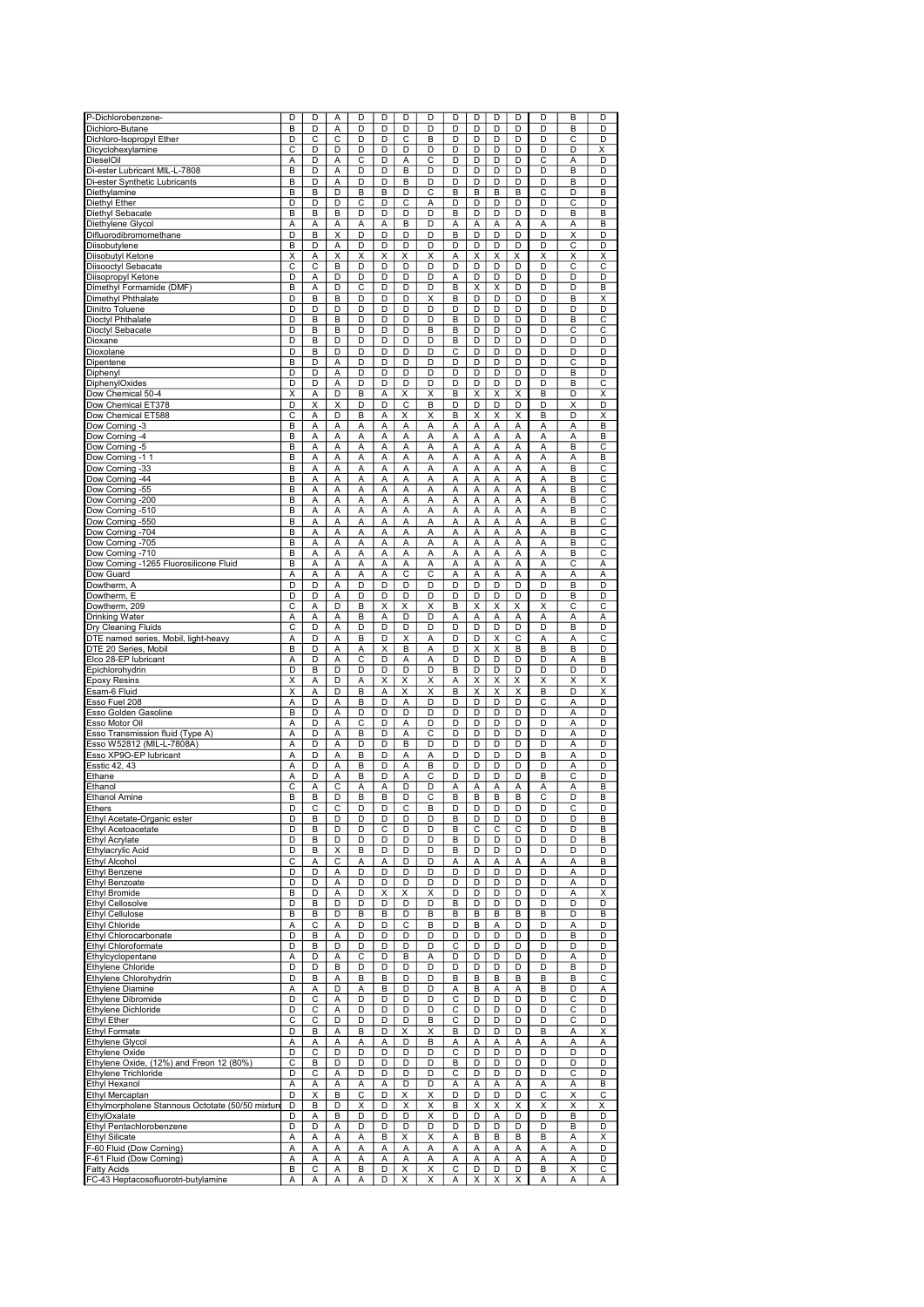| FC75 & FC77 (Fluorocarbon)                                                                                           | Α      | Α      | в      | Α                   | D      | X      | х                       | Α                            | х                                                  | х                            | х                     | Α                            | В      | А      |
|----------------------------------------------------------------------------------------------------------------------|--------|--------|--------|---------------------|--------|--------|-------------------------|------------------------------|----------------------------------------------------|------------------------------|-----------------------|------------------------------|--------|--------|
| Ferric Chloride                                                                                                      | Α      | Α      | Α      | B                   | Α      | Α      | Α                       | A                            | Α                                                  | Α                            | А                     | B                            | A      | B      |
| <b>Ferric Nitrate</b>                                                                                                | Α      | A      | A      | Α                   | Α      | А      | A                       | A                            | Α                                                  | A                            | Α                     | Α                            | A      | B      |
| Fisher Reagent                                                                                                       | X      | B      | X      | X                   | X      | Χ      | X                       | Χ                            | X                                                  | X                            | Χ                     | X                            | X      | X      |
| Fluorolube                                                                                                           | Α      | Α      | B      | Α                   | D      | Χ      | X                       | A                            | X                                                  | Χ                            | Χ                     | Α                            | B      | Α      |
| Formaldehyde                                                                                                         | C      | B      | D      | C                   | С      | D      | D                       | B                            | B                                                  | B                            | B                     | B                            | D      | B      |
| Freon, 11                                                                                                            | D      | D      | B      | D                   | D      | D      | Χ                       | D                            | Χ                                                  | Χ                            | D                     | Α                            | B      | D      |
| Freon, 12                                                                                                            | B      | С      | С      | Α                   | Α      | X      | Α                       | C                            | D                                                  | D                            | B                     | Α                            | С      | D      |
| Freon, 12 and ASTM Oil #2(50/50 Mixture)                                                                             | B      | D      | A      | C                   | D      | X      | X                       | D                            | D                                                  | D                            | D                     | B                            | B      | D      |
| Freon, 12 and Suniso 4G(50/50 Mixture)                                                                               | B      | D      | A      | C                   | D      | X      | Χ                       | D                            | D                                                  | D                            | D                     | B                            | B      | D      |
| Freon, 13                                                                                                            | A      | Α      | Α      | A                   | Α      | X      | X                       | Α                            | X                                                  | Α                            | А                     | Α                            | D      | D      |
| Freon, 13B1                                                                                                          | Α      | Α      | A      | Α                   | Α      | Χ      | X                       | Α                            | X                                                  | Χ                            | А                     | Α                            | B      | D      |
| Freon, 14                                                                                                            | А      | Α      | A      | А                   | Α      | Χ      | A                       | Α                            | Χ                                                  | Χ                            | Α                     | A                            | Χ      | D      |
| Freon, 21                                                                                                            | D      | D      | D      | С                   | D      | X      | X                       | D                            | D                                                  | D                            | D                     | D                            | X      | D      |
| Freon, 22<br>Freon, 22 and ASTM Oil #2(50/5o Mixture)                                                                | D<br>D | C<br>D | D      | А                   | Α<br>D | B      | D                       | C<br>D                       | X<br>X                                             | Χ                            | Α<br>D                | Α                            | D      | D<br>D |
| Freon, 31                                                                                                            | D      | Α      | B<br>D | B<br>А              | В      | B<br>X | Χ<br>х                  | Α                            | X                                                  | Χ<br>X                       | B                     | Χ<br>B                       | B<br>X | х      |
| Freon, 32                                                                                                            | А      | Α      | D      | А                   | Α      | Χ      | X                       | Α                            | $\overline{\mathsf{x}}$                            | Χ                            | А                     | Α                            | Χ      | Χ      |
| Freon, 112                                                                                                           | B      | D      | A      | B                   | D      | Χ      | X                       | D                            | X                                                  | X                            | D                     | $\overline{\mathsf{B}}$      | X      | D      |
| Freon, 113                                                                                                           | Α      | D      | B      | Α                   | В      | Χ      | Α                       | D                            | X                                                  | Χ                            | D                     | Α                            | X      | D      |
| Freon, 114                                                                                                           | Α      | Α      | Α      | Α                   | Α      | X      | Χ                       | A                            | X                                                  | Χ                            | Α                     | Χ                            | Χ      | D      |
| Freon, 114B2                                                                                                         | B      | D      | B      | B                   | D      | Χ      | $\overline{\mathsf{x}}$ | D                            | Χ                                                  | Χ                            | D                     | Ā                            | X      | D      |
| Freon, 115, 116                                                                                                      | A      | Α      | B      | А                   | Α      | Χ      | Χ                       | Α                            | X                                                  | Χ                            | Α                     | Х                            | Χ      | Χ      |
| Freon, 502                                                                                                           | B      | Α      | В      | Α                   | А      | X      | х                       | Α                            | X                                                  | X                            | Α                     | Χ                            | X      | х      |
| Freon, BF                                                                                                            | B      | D      | A      | B                   | D      | X      | X                       | D                            | X                                                  | Χ                            | D                     | B                            | Χ      | D      |
| Freon, C318                                                                                                          | Α      | Α      | B      | Α                   | Α      | X      | Χ                       | A                            | $\overline{\mathsf{x}}$                            | X                            | Α                     | Α                            | Χ      | X      |
| Freon, K-152a                                                                                                        | A      | А      | D      | Α                   | Α      | X      | X                       | Α                            | X                                                  | Х                            | А                     | D                            | X      | X      |
| Freon, K-142b                                                                                                        | Α      | Α      | D      | А                   | Α      | Χ      | X                       | Α                            | X                                                  | Χ                            | B                     | Α                            | Χ      | Х      |
| Freon, MF                                                                                                            | B      | D      | B      | D                   | D      | X      | C                       | D                            | Χ                                                  | X                            | D                     | A                            | X      | D      |
| Freon, PCA                                                                                                           | Α      | D      | В      | Α                   | B      | Χ      | Α                       | D                            | $\overline{\mathsf{x}}$<br>$\overline{\mathsf{x}}$ | Χ                            | D                     | Α                            | X      | D      |
| Freon, TF<br>Fuel Oil, 1 and 2                                                                                       | Α      | D<br>D | B      | Α                   | В<br>D | X      | Α                       | D<br>D                       | D                                                  | $\overline{\mathsf{x}}$<br>D | D<br>D                | Α<br>C                       | Χ      | D<br>D |
| Fuel Oil, Acidic                                                                                                     | А<br>Α | D      | Α<br>Α | В<br>B              | D      | Α<br>Α | В<br>B                  | D                            | D                                                  | D                            | D                     | D                            | А<br>Α | А      |
| Fuel Oil, #6                                                                                                         | B      | D      | Α      | D                   | D      | Α      | B                       | D                            | D                                                  | D                            | D                     | D                            | A      | Α      |
| <b>Fumaric Acid</b>                                                                                                  | Α      | B      | Α      | B                   | B      | D      | х                       | D                            | B                                                  | Α                            | $\overline{\text{c}}$ | B                            | Α      | B      |
| Fuming Sulphuric Acid (20/25% Oleum)                                                                                 | D      | D      | A      | D                   | D      | D      | D                       | D                            | D                                                  | D                            | D                     | D                            | X      | D      |
| Furan (Furfuran)                                                                                                     | D      | C      | X      | D                   | D      | D      | X                       | D                            | D                                                  | D                            | D                     | D                            | X      | X      |
| Furfural                                                                                                             | D      | B      | D      | D                   | D      | D      | С                       | B                            | D                                                  | D                            | D                     | Ċ                            | Χ      | D      |
| Furfuraldehyde                                                                                                       | D      | B      | D      | D                   | D      | D      | X                       | B                            | D                                                  | D                            | D                     | D                            | Χ      | D      |
| Furfuryl Alcoho)                                                                                                     | D      | B      | X      | D                   | D      | D      | D                       | B                            | D                                                  | D                            | D                     | D                            | D      | D      |
| Furyl Carbinol                                                                                                       | D      | B      | X      | D                   | D      | D      | D                       | B                            | D                                                  | D                            | D                     | D                            | D      | D      |
| Fyrguel 150, 220, 300, 550                                                                                           | D      | Α      | Α      | D                   | D      | D      | D                       | Α                            | D                                                  | D                            | D                     | D                            | B      | Α      |
| Gallic Acid                                                                                                          | B      | B      | A      | B                   | B      | D      | D                       | B                            | X                                                  | Α                            | А                     | B                            | Α      | X      |
| Gasoline                                                                                                             | Α      | D      | A      | D                   | D      | D      | B                       | D                            | D                                                  | D                            | D                     | D                            | A      | D      |
| Gelatin                                                                                                              | A      | А      | Α      | Α                   | Α      | D      | D                       | Α                            | Α                                                  | Α                            | Α                     | Α                            | A      | А      |
| Girling Brake Fluid                                                                                                  | С      | A      | D      | B                   | А      | X      | X                       | B                            | X                                                  | Χ                            | Χ                     | B                            | D      | X      |
| Glacial Acetic Acid                                                                                                  | В      | B      | D      | D                   | В      | D      | D                       | B                            | B                                                  | В                            | В                     | D                            | D      | B      |
| Glauber's Salt                                                                                                       | D      | B      | Α      | B                   | D      | D      | X                       | B                            | D                                                  | B                            | B                     | B                            | A      | X      |
| Glucose<br>Glycerine - Glycerol                                                                                      | Α<br>Α | Α<br>А | Α<br>A | А<br>А              | А<br>А | x<br>D | D<br>D                  | Α<br>A                       | Α<br>Α                                             | Α<br>Α                       | А<br>Α                | А<br>Α                       | Α<br>A | А<br>Α |
| Glycols                                                                                                              | Α      | А      | Α      | Ā                   | Ā      | D      | D                       | A                            | Α                                                  | Ā                            | A                     | Α                            | A      | Α      |
| Grease, Petroleum Base                                                                                               | A      | D      | Α      | С                   | D      | А      | Α                       | D                            | D                                                  | D                            | D                     | D                            | A      | D      |
| Green Sulphate Liquor                                                                                                | B      | A      | A      | В                   | В      | D      | D                       | A                            | B                                                  | B                            | B                     | B                            | B      | X      |
| Gulfcrown Grease                                                                                                     | А      | D      | A      | B                   | D      | А      | Α                       | D                            | D                                                  | D                            | D                     | D                            | Α      | D      |
| <b>Gulf Endurance Oils</b>                                                                                           | Α      | D      | Α      | B                   | D      | Α      | Α                       | D                            | D                                                  | D                            | D                     | D                            | Α      | D      |
| Gutf FR Fluids (Emulsion)                                                                                            | Α      | D      | Α      | B                   | D      | Α      | Α                       | D                            | D                                                  | D                            | D                     | D                            | Α      | D      |
|                                                                                                                      | Α      | Α      | A      | Α                   | А      | D      | B                       | Α                            | Α                                                  | Α                            | А                     | Α                            | A      | Α      |
| Gulf FR G-Fluids<br>Gulf FR P-Fluids                                                                                 | D      | B      | B      | D                   | D      | D      | D                       | B                            | D                                                  | D                            | D                     | D                            | B      | А      |
| <b>Gulf Harmony Oils</b>                                                                                             | Α      | D      | Α      | B                   | D      | А      | Α                       | D                            | D                                                  | D                            | D                     | D                            | A      | D      |
| Gulf High Temperature Grease                                                                                         | Α      | D      | A      | B                   | D      | А      | A                       | D                            | D                                                  | D                            | D                     | D                            | Α      | D      |
| Gulf Legion Oils<br>Gulf Paramount                                                                                   | Α      | D      | Α      | B                   | D      | Α      | A                       | D                            | D                                                  | D                            | D                     | D                            | A      | D      |
| Gulf Paramount Oils                                                                                                  | Α      | D      | A      | B                   | D      | А      | B                       | D                            | D                                                  | D                            | D                     | D                            | A      | D      |
| Gulf Security Oils                                                                                                   | А      | D      | Α      | B                   | D      | А      | B                       | D                            | D                                                  | D                            | D                     | D                            | A      | D      |
| Halothane                                                                                                            | D      | D      | A      | D<br>D              | D      | D<br>X | D                       | D                            | D                                                  | D                            | D                     | D<br>D                       | B      | D<br>D |
| Halowax Oil                                                                                                          | D      | D<br>D | Α<br>A |                     | D      |        | Χ<br>A                  | D<br>D                       | D<br>υ                                             | D<br>D                       | D                     |                              | Α<br>Α |        |
| Hannıfın Lube A<br><b>Heavy Water</b>                                                                                | А<br>A | Α      | X      | Α<br>$\overline{B}$ | в<br>Α | А<br>D | D                       | Α                            | Α                                                  | A                            | υ<br>Α                | A<br>A                       | Α      | в<br>A |
| HEF-2 (High Energy Fuel)                                                                                             | B      | D      | Α      | D                   | D      | D      | D                       | D                            | D                                                  | D                            | D                     | D                            | B      | D      |
| Helium                                                                                                               | А      | Α      | Α      | Α                   | А      | Α      | Α                       | Α                            | Α                                                  | Α                            | Α                     | Α                            | Α      | А      |
| N-Heptane                                                                                                            | А      | D      | Α      | В                   | D      | Α      | B                       | D                            | D                                                  | D                            | D                     | B                            | С      | D      |
| N-Hexaldehyde                                                                                                        | D      | Α      | D      | Α                   | D      | X      | B                       | B                            | D                                                  | D                            | D                     | С                            | D      | B      |
| N-Hexane                                                                                                             | Α      | D      | Α      | В                   | D      | А      | B                       | D                            | D                                                  | D                            | D                     | B                            | C      | D      |
| N-Hexane-1                                                                                                           | B      | D      | Α      | B                   | D      | А      | B                       | D                            | D                                                  | D                            | D                     | B                            | D      | D      |
| <b>Hexyl Alcohol</b>                                                                                                 | Α      | С      | Α      | B                   | Α      | D      | D                       | С                            | Α                                                  | A                            | Α                     | B                            | В      | В      |
| High Viscosity Lubricant, U4                                                                                         | А      | А      | Α      | B                   | А      | D      | D                       | Α                            | B                                                  | Χ                            | Χ                     | Х                            | В      | Α      |
| High Viscosity Lubricant, H2                                                                                         | Α      | Α      | Α      | B                   | А      | D      | D                       | Α                            | В                                                  | Χ                            | Χ                     | Χ                            | B      | Α      |
| HiLo MS #1<br>HoughtoSafe 271 (Water& Glycol Base)                                                                   | D      | А      | D      | D                   | D      | D      | D<br>D                  | B                            | D                                                  | D                            | D<br>X                | D                            | С      | С      |
| HoughtoSafe 416 & 500 Series                                                                                         | А<br>A | А<br>А | В<br>X | В<br>Χ              | А<br>Χ | D<br>X | Χ                       | в<br>$\overline{\mathsf{x}}$ | X<br>$\overline{\mathsf{x}}$                       | Χ<br>$\overline{\mathsf{x}}$ | Χ                     | Χ<br>$\overline{\mathsf{x}}$ | B<br>Χ | B<br>Χ |
| HoughtoSafe 620 Water/Glycol                                                                                         | А      | Α      | B      | В                   | А      | D      | D                       | В                            | X                                                  | Χ                            | Χ                     | Χ                            | B      | В      |
| HoughtoSafe 1010, phosphate ester                                                                                    | D      | А      | Α      | D                   | D      | D      | X                       | Α                            | D                                                  | D                            | D                     | D                            | В      | С      |
| HoughtoSafe 1055, phosphate ester                                                                                    | D      | Α      | A      | D                   | D      | D      | X                       | Α                            | D                                                  | D                            | D                     | D                            | B      | C      |
| HoughtoSafe 1120. phosphate ester                                                                                    | D      | B      | Α      | D                   | D      | D      | D                       | Α                            | D                                                  | D                            | D                     | D                            | B      | C      |
| HoughtoSafe 5040 (water/Oil emulsion)                                                                                | А      | D      | Α      | B                   | D      | D      | D                       | D                            | D                                                  | D                            | D                     | D                            | B      | С      |
| Hydraulic Oil, Petroleum Base, Industrial                                                                            | А      | D      | Α      | В                   | D      | Α      | Α                       | D                            | D                                                  | D                            | D                     | В                            | Α      | В      |
| Hydrazine                                                                                                            | B      | А      | D      | В                   | В      | Χ      | D                       | Α                            | Х                                                  | X                            | А                     | B                            | D      | В      |
| Hydrobromic Acid                                                                                                     | D      | А      | Α      | D                   | D      | D      | D                       | А                            | D                                                  | Α                            | А                     | Α                            | С      | D      |
| Hydrobromic Acid 40%                                                                                                 | D      | Α      | Α      | B                   | D      | D      | D                       | Α                            | D                                                  | Α                            | Α                     | Α                            | С      | D      |
| Hydrocarbons, Saturated                                                                                              | А      | D      | Α      | В                   | D      | А      | В                       | D                            | D                                                  | D                            | D                     | С                            | А      | D      |
| Hydrochloric Acid, 3 Molar to 158F                                                                                   | B      | Α      | Α      | B                   | С      | С      | D                       | Α                            | X                                                  | X                            | С                     | Α                            | С      | D      |
| Hydrochloric Acid, Concentrated Room Temp.                                                                           | В      | B      | Α      | Χ                   | Χ      | X      | Χ                       | X                            | Х                                                  | Χ                            | Χ                     | Х                            | Χ      | Χ      |
| Hydrochloric Acid, Concentrated to 158F                                                                              | D      | D      | D      | D                   | D      | D      | D                       | D                            | X                                                  | X                            | D                     | Χ                            | D      | D      |
|                                                                                                                      | B      | А      | Α      | В                   | В      | D      | Χ                       | Α                            | В                                                  | Α                            | А                     | Α                            | B      | С      |
| Hydrocyanic Acid<br>Hydrocyanic Acid<br>Hydro-Drive, MIH-50 (Petroleum Base)<br>Hydro-Drive, MIH-10 (Petroleum Base) | Α<br>A | D<br>D | Α      | В<br>В              | D<br>D | Α      | B<br>B                  | D                            | D<br>D                                             | D<br>D                       | D<br>D                | D<br>D                       | Α      | B      |
| Hydrofluosilicic Acid                                                                                                | B      | А      | Α<br>Α | В                   | В      | Α<br>x | X                       | D<br>Α                       | X                                                  | Α                            | А                     | Α                            | А<br>D | В<br>D |
| Hydrogen Gas, Cold                                                                                                   | Α      | Α      | Α      | А                   | В      | в      | Α                       | Α                            | Α                                                  | Α                            | в                     | Α                            | С      | С      |
| Hydrogen Gas, Hot                                                                                                    | Α      | А      | Α      | А                   | В      | В      | A                       | А                            | Α                                                  | Α                            | B                     | Α                            | С      | С      |
| Hydrogen Peroxide (4)                                                                                                | B      | А      | Α      | Α                   | в      | D      | X                       | Α                            | В                                                  | B                            | В                     | B                            | Α      | А      |
| Hydrogen Peroxide 90% (4)<br>Hydrogen Sulfide Dry, Cold                                                              | D      | С      | Α      | D                   | D      | D      | X                       | C                            | D                                                  | D                            | D                     | С                            | B      | В      |
|                                                                                                                      | А      | Α      | D      | А                   | Α      | D      | X                       | Α                            | Α                                                  | Α                            | Α                     | Α                            | С      | С      |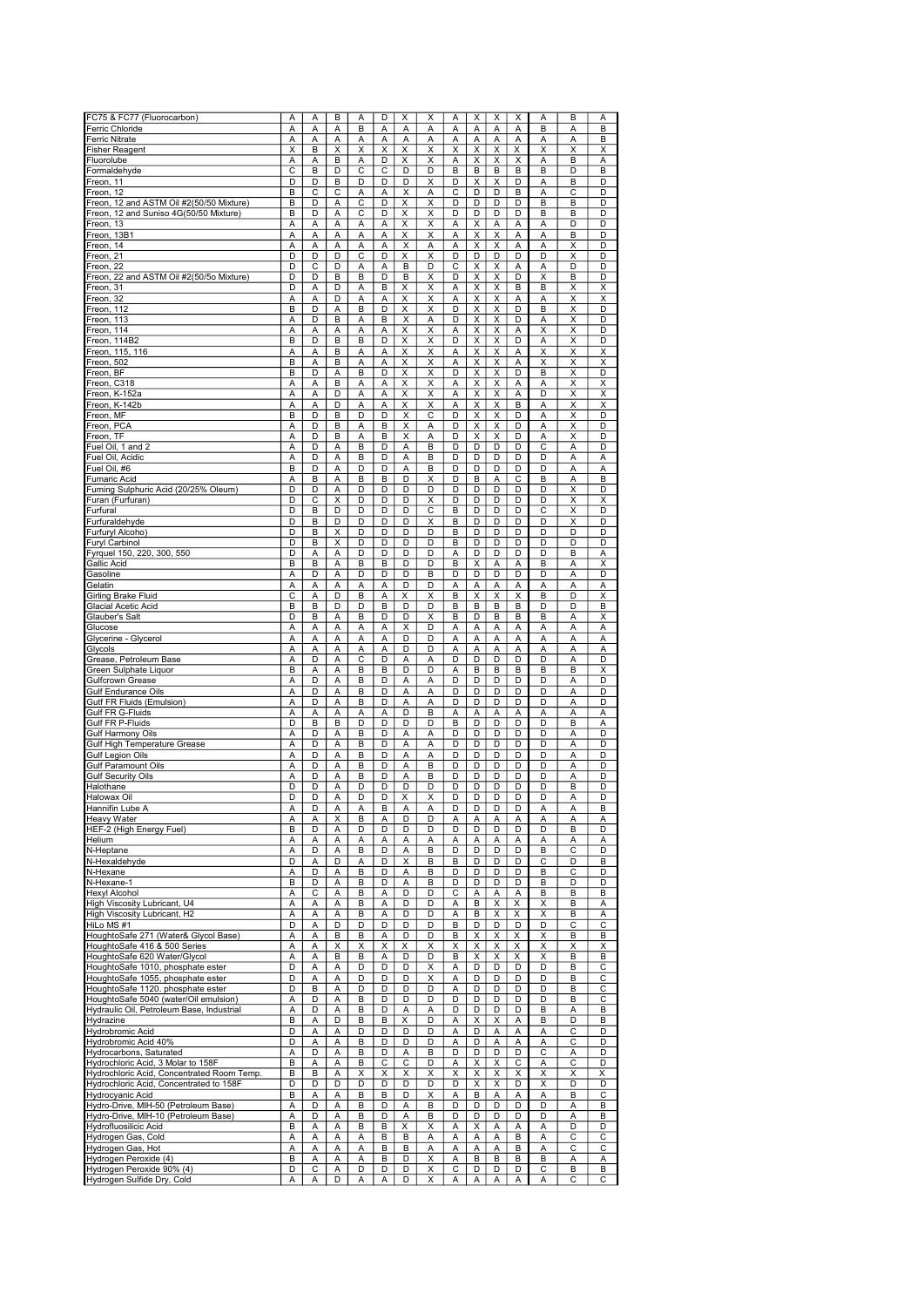|                                                                    | D | A      | D      | B | D | D                       | X                       | A                       | D                       | D                       | D | С                       | С | C |
|--------------------------------------------------------------------|---|--------|--------|---|---|-------------------------|-------------------------|-------------------------|-------------------------|-------------------------|---|-------------------------|---|---|
| Hydrogen Sulfide Dry, Hot<br>Hydrogen Sulfide Wet, Cold            | D | Α      | D      | Α | D | D                       | Χ                       | Α                       | D                       | D                       | D | B                       | С | С |
| Hydrogen Sulfide Wet, Hot                                          | D | Α      | D      | В | D | D                       | X                       | Α                       | D                       | D                       | D | C                       | С | С |
| Hydrolube-Water/Ethylene Glycol                                    | Α |        |        | B | Α | D                       |                         | B                       | X                       | X                       | Χ | X                       | B |   |
|                                                                    |   | Α<br>B | Α<br>B | D | D | D                       | D<br>X                  | D                       | D                       |                         |   | D                       | B | В |
| Hydroquinone                                                       | С |        |        |   |   |                         |                         |                         |                         | B                       | B |                         |   | X |
| Hydyne                                                             | B | А      | D      | B | B | D                       | Χ                       | B                       | B                       | B                       | B | Χ                       | D | D |
|                                                                    | D | А      | D      | D | D | D                       | D                       | B                       | D                       | D                       | D | D                       | D | D |
|                                                                    | D | B      | A      | D | D | D                       | Χ                       | B                       | D                       | B                       | B | Α                       | X | Χ |
| Hyjet IV and IVA<br>Hyjet IV and IVA<br>H2S (See Hydrogen Sulfide) |   |        |        |   |   |                         |                         |                         |                         |                         |   |                         |   |   |
| Industron FF44                                                     | Α | D      | A      | B | D | А                       | B                       | D                       | D                       | D                       | D | D                       | A | D |
| Industron FF48                                                     | A | D      | Α      | B | D | А                       | B                       | D                       | D                       | D                       | D | D                       | A | D |
| Industron FF53                                                     | А | D      | Α      | B | D | А                       | B                       | D                       | D                       | D                       | D | D                       | A | D |
| Industron FF8O                                                     | Α | D      | Α      | B | D | Α                       | В                       | D                       | D                       | D                       | D | D                       | Α | D |
| lodine                                                             | B | B      | A      | D | B | X                       | X                       | B                       | X                       | D                       | Χ | B                       | Α | X |
| lodine Pentafluoride                                               | D | D      | D      | D | D | D                       | D                       | D                       | D                       | D                       | D | D                       | D | D |
| Isobutyl Alcohol                                                   | B | А      | Α      | Α | В | D                       | D                       | Α                       | B                       | Α                       | Α | Α                       | B | А |
| Iso-Butyl N-Butyrate                                               | D | A      | A      | D | D | D                       | X                       | A                       | D                       | D                       | D | D                       | Α | X |
| Isododecane                                                        | A | D      | Α      | B | D | D                       | $\overline{\mathsf{x}}$ | D                       | D                       | D                       | D | B                       | A | D |
| Iso Octane                                                         | А | D      | Α      | B | D | Α                       | B                       | D                       | D                       | D                       | D | Α                       | A | D |
| Isophorone (Ketone)                                                | D | В      | D      | D | D | D                       | D                       | в                       | D                       | D                       | D | D                       | D | D |
| Isopropanol                                                        | B | А      | A      | B | B | D                       | D                       | Α                       | B                       | Α                       | А | Α                       | B | Α |
| Isopropyl Acetate                                                  | D | B      | D      | D | D | D                       | D                       | B                       | D                       | D                       | D | D                       | B | D |
| sopropyl Alcohol                                                   | B | А      | Α      | B | B | D                       | D                       | Α                       | B                       | Α                       | А | А                       | B | Α |
| Isopropyl Chloride                                                 | D | D      | A      | D | D | D                       | D                       | D                       | D                       | D                       | D | D                       | B | D |
| sopropyl Ether                                                     | B | D      | D      | С | D | С                       | B                       | D                       | D                       | D                       | D | C                       | C | D |
| JP-4 (MIL-T-5624)                                                  | Α | D      | A      | D | D | B                       | B                       | D                       | D                       | D                       | D | D                       | B | D |
| JP-4 (MIL-1-5624)<br>J P-5 (MIL-T-5624)                            | Α | D      | Α      | D | D | В                       | В                       | D                       | D                       | D                       | D | D                       | B | D |
| JP-6 (MIL-J-25656)                                                 | А | D      | Α      | D | D | В                       | B                       | D                       | D                       | D                       | D | D                       | B | D |
| J P-8 ( MIL-T-83133 )                                              | Α | D      | Α      | С | D | Α                       | Α                       | D                       | X                       | Χ                       | D | X                       | В | D |
| J P-9 (MIL-F-81912)                                                | C | D      | Α      | D | D | D                       | C                       | D                       | X                       | X                       | D | X                       | B | D |
| $JP-9 -11$                                                         | D | D      | Α      | D | D | D                       | D                       | D                       | $\overline{\mathsf{x}}$ | $\overline{\mathsf{x}}$ | D | $\overline{\mathsf{x}}$ | B | D |
| JP-10                                                              | С | D      | A      | D | D | D                       | C                       | D                       | X                       | X                       | D | X                       | A | D |
| Kel F Liquids                                                      | Α | Α      | B      | Χ | Α | X                       | X                       | Α                       | X                       | Χ                       | Х | Α                       | B | Α |
| Kerosene (Similar to RP-1 and JP-1                                 | A | D      | Α      | B | D | A                       | A                       | D                       | D                       | D                       | D | D                       | Α | D |
| Keystone #87HX-Grease                                              | Α | D      | A      | D | D | А                       | A                       | D                       | D                       | D                       | D | D                       | A | D |
| _actams-Amino Acids                                                | D | B      | D      | B | D | $\overline{\mathsf{x}}$ | X                       | B                       | D                       | D                       | D | B                       | D | X |
| Lactic Acid, Cold                                                  | Α | A      | A      | Α | A | D                       | X                       | A                       | A                       | Α                       | А | Α                       | A | Α |
| Lactic Acid, Hot                                                   | D | D      | A      | D | D | D                       | X                       | D                       | D                       | D                       | D | C                       | B | B |
| actones (Cyclic Esters)                                            | D | B      | D      | D | D | D                       | D                       | B                       | D                       | D                       | D | D                       | D | B |
| acquers                                                            | D | D      | D      | D | D | D                       | D                       | D                       | D                       | D                       | D | D                       | D | D |
| acquer Solvents                                                    | D | D      | D      | D | D | D                       | D                       | D                       | D                       | D                       | D | D                       | D | D |
| ard, Animal Fat                                                    | Α | B      | Α      | B | D | Α                       | Α                       | B                       | D                       | D                       | D | D                       | Α | B |
| ead Acetate.                                                       | B | Α      | D      | В | D | D                       | D                       | Α                       | D                       | Α                       | А | D                       | D | D |
| Lead Nitrate                                                       | A | А      | X      | Α | А | X                       | Χ                       | Α                       | A                       | A                       | Α | Α                       | A | B |
| Lead Sulphamate                                                    | B | Α      | Α      | Α | B | D                       | х                       | A                       | B                       | B                       | B | Α                       | Α | В |
| Lehigh X1169                                                       | Α | D      | A      | B | D | Α                       | A                       | D                       | D                       | D                       | D | B                       | A | D |
| ehigh X1170                                                        | Ā | D      | A      | B | D | Ā                       | A                       | D                       | D                       | D                       | D | B                       | Ā | D |
| igroin (Petroleum Ether or Benzine).                               | Α | D      | A      | B | D | A                       | B                       | D                       | D                       | D                       | D | C                       | A | D |
| indol, Hydrauiic Fluid(Phosphate ester type).                      | D | A      | B      | D | D | D                       | D                       | A                       | D                       | D                       | D | D                       | С | С |
| inoleic Acid.                                                      | B | D      | B      | B | D | Χ                       | X                       | D                       | D                       | D                       | D | B                       | X | B |
| inseed Oil                                                         | Α | С      | Α      | С | D | Α                       | B                       | $\overline{\mathsf{c}}$ | D                       | D                       | D | B                       | Α | А |
| Liquid Oxygen (LOX)                                                | D | D      | D      | D | D | D                       | D                       | D                       | D                       | D                       | D | D                       | D | D |
| Liquid Petroleum Gas (LPG)                                         | А | D      | Α      | B | D | C                       | Α                       | D                       | D                       | D                       | D | D                       | C | С |
| Liquimoly                                                          | Α | D      | Α      | B | D | Α                       | B                       | D                       | D                       | D                       | D | D                       | Α | D |
| Lubricating Oils, Di-ester                                         | B | D      | A      | С | D | B                       | Χ                       | D                       | D                       | D                       | D | X                       | B | D |
| Lubricating Oils, petroleum base                                   | A | D      | A      | B | D | Α                       | B                       | D                       | D                       | D                       | D | D                       | A | D |
| ubricating Oils, SAE 10, 20, 30, 40, 50                            | A | D      | Α      | B | D | A                       | B                       | D                       | D                       | D                       | D | D                       | A | D |
| Lye Solutions                                                      | B | A      | B      | B | В | D                       | D                       | A                       | B                       | B                       | A | A                       | B | B |
| Magnesium Chloride                                                 | Α | Α      | Α      | Α | Α | X                       | Α                       | Α                       | Α                       | Α                       | Ā | Ā                       | Α | Α |
| Magnesium Hydroxide                                                | В | Α      | Α      | В | B | D                       | D                       | Α                       | B                       | В                       | В | Α                       | X | X |
| Magnesium Sulphite and Sulphate                                    | Α | А      | Α      | А | В | D                       | X                       | Α                       | В                       | B                       | В | Α                       | Α | А |
| <b>Magnesium Salts</b>                                             | Α | А      | Α      | Α | A | Α                       | Α                       | Α                       | A                       | Α                       | Α | Α                       | A | Α |
| Malathion                                                          | B | D      | Α      | X | D | $\overline{\mathsf{x}}$ | X                       | D                       | D                       | D                       | D | $\overline{\mathsf{x}}$ | B | D |
| Maleic Acid                                                        | D | D      | Α      | D | D | D                       | X                       | D                       | D                       | D                       | D | D                       | X | X |
| Maleic Anhydride                                                   | D | B      | D      | D | D | D                       | X                       | B                       | D                       | D                       | D | D                       | X | X |
| <b>Malic Acid</b>                                                  | Α | в      | Α      | в | в | D                       |                         |                         | в                       | Α                       | С | в                       | Α | в |
| <b>MCS 312</b>                                                     | D | D      | Α      | D | D | D                       | Χ                       | D                       | D                       | D                       | D | Χ                       | А | Α |
| <b>MCS 352</b>                                                     | D | Α      | D      | D | D | D                       | D                       | В                       | D                       | D                       | D | D                       | C | С |
| <b>MCS 463</b>                                                     | D | А      | D      | D | D | D                       | D                       | B                       | D                       | D                       | D | D                       | С | С |
| Mercuric Chloride                                                  | Α | А      | Α      | Α | А | X                       | х                       | Α                       | Α                       | Α                       | А | Α                       | X | х |
| Mercury                                                            | А | А      | Α      | А | А | x                       | X                       | Α                       | Α                       | Α                       | Α | Α                       | Χ | Χ |
| Mercury Vapors                                                     | Α | Α      | Α      | А | А | X                       | X                       | Α                       | Α                       | Α                       | Α | Α                       | Χ | X |
| Mesityl Oxide (Ketone)                                             | D | B      | D      | D | D | D                       | D                       | B                       | D                       | D                       | D | D                       | D | D |
| Methane                                                            | А | D      | Α      | В | D | А                       | С                       | D                       | D                       | D                       | D | B                       | С | D |
| Methanol                                                           | D | А      | D      | А | А | D                       | D                       | Α                       | Α                       | Α                       | А | A                       | А | А |
| Methyl Acetate                                                     | D | В      | D      | B | D | D                       | D                       | В                       | D                       | D                       | D | D                       | D | D |
| Methyl Acetoacetate                                                | D | в      | D      | D | X | D                       | D                       | B                       | X                       | X                       | X | D                       | D | в |
| <b>Methyl Acrylate</b>                                             | D | B      | D      | B | D | D                       | D                       | B                       | D                       | D                       | D | D                       | D | D |
| Methylacrylic Acid                                                 | D | B      | C      | B | D | D                       | D                       | B                       | D                       | D                       | D | D                       | D | D |
| <b>Methyl Alcohol</b>                                              | D | Α      | D      | А | А | D                       | D                       | Α                       | Α                       | Α                       | А | Α                       | A | Α |
| Methyl Benzoate                                                    | D | D      | Α      | D | D | D                       | D                       | D                       | D                       | D                       | D | D                       | Α | D |
| Methyl Bromide                                                     | B | D      | Α      | D | D | С                       | Χ                       | D                       | D                       | D                       | D | D                       | Α | Χ |
| Methyl Butyl Ketone                                                | D | А      | D      | D | D | D                       | D                       | Α                       | D                       | D                       | D | D                       | D | D |
| <b>Methyl Carbonate</b>                                            | D | D      | Α      | D | D | D                       | D                       | D                       | D                       | D                       | D | D                       | B | D |
| Methyl Cellosolve                                                  | С | В      | D      | С | D | D                       | D                       | В                       | D                       | D                       | D | B                       | D | D |
| Methyl Cellulose                                                   | B | В      | D      | В | в | D                       | B                       | в                       | В                       | B                       | В | B                       | D | B |
| <b>Methyl Chloride</b>                                             | D | С      | Α      | D | D | D                       | D                       | С                       | D                       | D                       | D | D                       | B | D |
| Methyl Chloroformate                                               | D | D      | Α      | D | D | D                       | D                       | D                       | D                       | D                       | D | D                       | B | D |
| Methylcyclopentane                                                 | D | D      | Α      | D | D | D                       | D                       | D                       | D                       | D                       | D | D                       | B | D |
| Methylene Chloride                                                 | D | D      | В      | D | D | D                       | D                       | D                       | D                       | D                       | D | D                       | B | D |
| Methyl Ether                                                       | А | D      | Α      | С | D | D                       | Х                       | D                       | Α                       | Α                       | D | D                       | А | Α |
| Methyl Ethyl Ketone (MEK)                                          | D | А      | D      | D | D | D                       | D                       | Α                       | D                       | D                       | D | D                       | D | D |
| Methyl Ethyl Ketone Peroxide                                       | D | D      | D      | D | D | D                       | D                       | D                       | D                       | D                       | D | D                       | D | В |
| Methyl Formate                                                     | D | B      | X      | B | D | X                       | X                       | B                       | D                       | D                       | D | B                       | Χ | Χ |
| Methyl Isobutyl Ketone (MIBK)                                      | D | C      | D      | D | D | D                       | D                       | C                       | D                       | D                       | D | D                       | D | D |
| Methyl Isopropyl Ketone                                            | D | B      | D      | D | D | D                       | D                       | B                       | D                       | D                       | D | D                       | D | D |
| Methyl Mercaptan                                                   | X | Α      | X      | Х | X | x                       | X                       | Α                       | X                       | Χ                       | Χ | Χ                       | Χ | Χ |
| Methyl Methacrylate                                                | D | D      | D      | D | D | D                       | Χ                       | D                       | D                       | D                       | D | D                       | D | D |
| N-Methyl-2-Pyrrolidone                                             | X | В      | Х      | X | х | X                       | X                       | X                       | X                       | X                       | X | X                       | X | X |
| MethylOleate                                                       | D | В      | Α      | D | D | x                       | X                       | В                       | D                       | Χ                       | D | D                       | B | X |
| Methyl Salicylate                                                  | D | В      | Х      | D | С | X                       | X                       | В                       | X                       | X                       | С | D                       | Χ | Χ |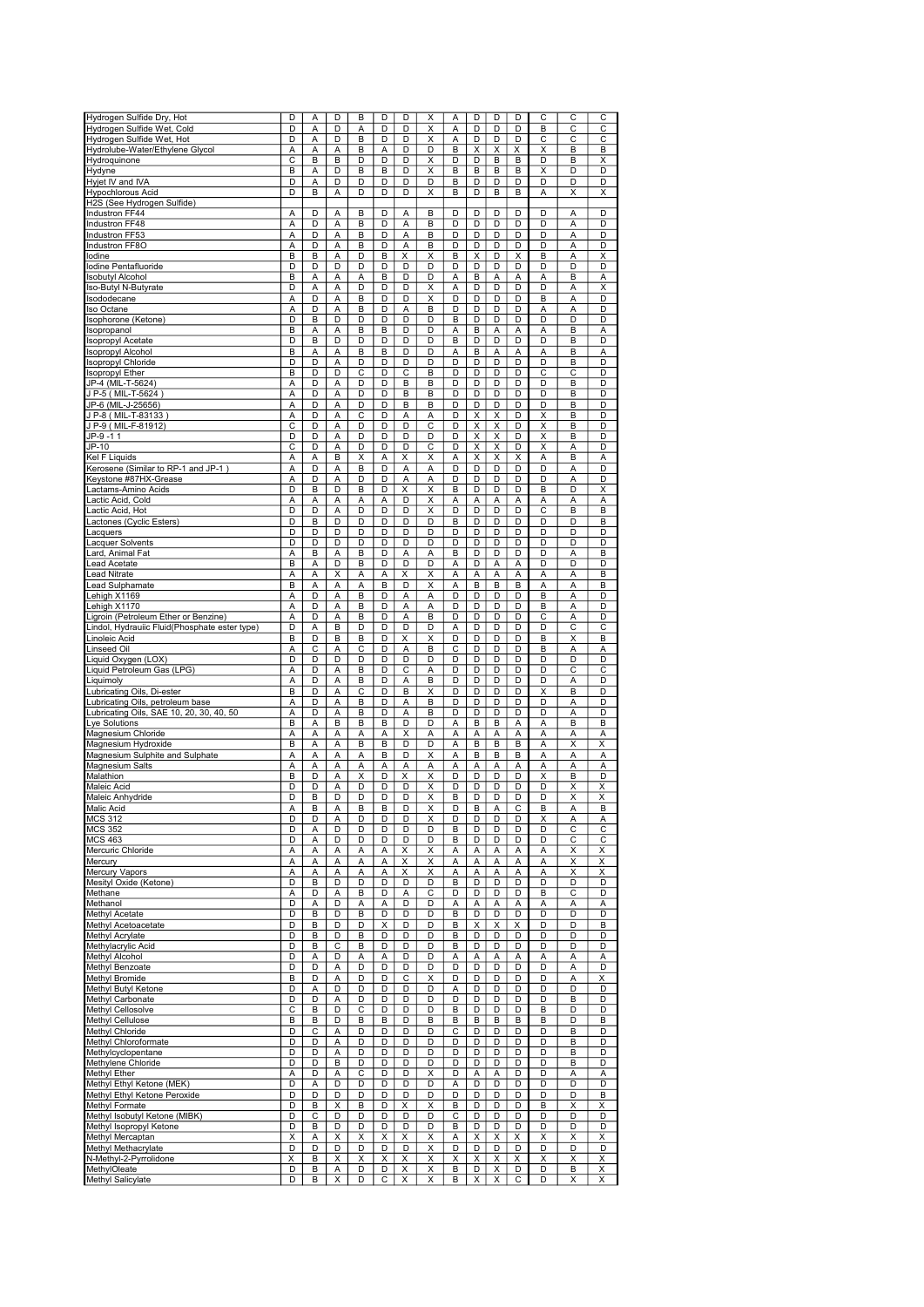| MIL-L-2104                                      | Α | D | A            | B | D | Α              | Α                       | D | D                       | D | D | С                       | A              | D |
|-------------------------------------------------|---|---|--------------|---|---|----------------|-------------------------|---|-------------------------|---|---|-------------------------|----------------|---|
|                                                 |   |   |              |   |   |                |                         |   |                         |   |   |                         |                |   |
| MIL-S-3136 Type I Fuel                          | А | D | Α            | B | D | Α              | Α                       | D | D                       | D | D | B                       | Α              | D |
| MIL-S-3136 Type II Fuel                         | B | D | Α            | D | D | C              | B                       | D | D                       | D | D | D                       | B              | D |
| MIL-S-3136 Type III Fuel                        | В | D | Α            | D | D | С              | B                       | D | D                       | D | D | D                       | В              | D |
| MIL-S-3136 Type IV Oil, Low Swell               | А | D | Α            | А | D | А              | Α                       | D | D                       | D | D | Α                       | Α              | С |
|                                                 |   |   |              |   |   |                |                         |   |                         |   |   |                         |                |   |
| MIL-S-3136 Type V Oil, Medium Swell             | Α | D | Α            | B | D | А              | Α                       | D | D                       | D | D | B                       | Α              | B |
| MIL-S-3136 Type IV Oil, High Swell              | Α | D | A            | D | D | Α              | A                       | D | D                       | D | D | D                       | A              | B |
| MIL-L-3150                                      | Α | D | Α            | B | D | B              | B                       | D | D                       | D | D | B                       | A              | D |
| MIL-G-3278                                      | B | D | Α            | D | D | Α              | B                       | D | D                       | D | D | D                       | B              | D |
|                                                 |   |   |              |   |   |                |                         |   |                         |   |   |                         |                |   |
| MIL-O-3503                                      | Α | D | Α            | B | D | B              | Α                       | D | D                       | D | D | B                       | А              | D |
| MIL-G-3545                                      | Α | D | Α            | B | D | А              | Α                       | D | D                       | D | D | В                       | Α              | D |
| MIL-C-4339                                      | Α | D | Α            | D | D | Α              | Α                       | D | D                       | D | D | D                       | Α              | С |
| MIL-G-4343                                      | B | C | Α            | B | А | А              | A                       | C | Α                       | Α | Α | Α                       | A              | С |
|                                                 |   |   |              |   |   |                |                         |   |                         |   |   |                         |                |   |
| MIL-J-5161                                      | B | D | Α            | D | D | Α              | B                       | D | D                       | D | D | D                       | A              | D |
| MIL-F-5566                                      | B | Α | A            | B | B | D              | B                       | A | B                       | Α | Α | Α                       | A              | Α |
| MIL-G-5572                                      | Α | D | A            | D | D | B              | B                       | D | D                       | D | D | D                       | A              | D |
| MIL-H-5606                                      | A | D | Α            | B | D | B              | B                       | D | D                       | D | D | B                       | A              | D |
|                                                 |   |   |              |   |   |                |                         |   |                         |   |   |                         |                |   |
| MIL-T-5624 J P-4, J P-5                         | А | D | A            | D | D | В              | B                       | D | D                       | D | D | D                       | B              | D |
| MIL-L-6081                                      | Α | D | Α            | B | D | А              | Α                       | D | D                       | D | D | B                       | Α              | D |
| MIL-L-6082                                      | Α | D | Α            | B | D | Α              | Α                       | D | D                       | D | D | B                       | Α              | С |
|                                                 |   |   |              |   |   |                |                         |   |                         |   |   |                         |                |   |
| MIL-H-6083                                      | Α | D | Α            | Α | D | Α              | Α                       | D | D                       | D | в | B                       | Α              | D |
| MIL-L-6085                                      | B | D | A            | D | D | B              | C                       | D | D                       | D | D | D                       | B              | D |
| MIL-A-6091                                      | B | Α | A            | Α | Α | D              | D                       | Α | Α                       | Α | Α | Α                       | A              | A |
| MIL-L-6387                                      | B | D | Α            | D | D | B              | Α                       | D | D                       | D | D | D                       | B              | D |
|                                                 | A | D | A            | B | D | B              | A                       | D | D                       | D | D | D                       | A              | D |
| MIL-C-7024                                      |   |   |              |   |   |                |                         |   |                         |   |   |                         |                |   |
| MIL-H-7083                                      | A | А | B            | B | В | D              | D                       | Α | C                       | C | В | B                       | A              | Α |
| MIL-G-71 18                                     | B | D | Α            | B | D | C              | C                       | D | D                       | D | D | B                       | Α              | D |
| MIL-G-7187                                      | Α | D | Α            | D | D | Α              | Α                       | D | D                       | D | D | D                       | A              | D |
| MIL-G-7421                                      | B | D | A            | B | D | D              | B                       | D | D                       | D | D | B                       | B              | D |
|                                                 |   |   |              |   |   |                |                         |   |                         |   |   |                         |                |   |
| MIL-G-771 1                                     | Α | D | Α            | D | D | B              | Α                       | D | D                       | D | D | D                       | A              | B |
| MIL-L-7808                                      | B | D | A            | D | D | B              | $\overline{D}$          | D | D                       | D | D | D                       | B              | D |
| MIL-L-7870                                      | Α | D | A            | B | D | Α              | B                       | D | D                       | D | D | D                       | Α              | D |
| MIL-C-8188                                      | B | D | B            | D | D | C              | D                       | D | D                       | D | D | D                       | B              | D |
|                                                 |   |   |              |   |   |                |                         |   |                         |   |   |                         |                |   |
| MIL-H-8446 (MLO-8515)                           | B | D | Α            | Α | D | С              | D                       | D | D                       | D | D | Χ                       | A              | D |
| MIL-L-9000                                      | Α | D | Α            | B | D | Α              | С                       | D | D                       | D | D | B                       | B              | D |
| MIL-L-9236                                      | B | D | Α            | D | D | B              | B                       | D | D                       | D | D | D                       | В              | D |
|                                                 |   |   |              |   | А |                | D                       |   |                         |   |   | А                       |                |   |
| MIL-E-9500                                      | А | Α | Α            | Α |   | D              |                         | Α | А                       | Α | А |                         | Α              | Α |
| MIL-G-10924                                     | Α | D | Α            | B | D | B              | A                       | D | D                       | D | D | B                       | A              | D |
| MIL-H-13910                                     | Α | Α | Α            | A | Α | B              | D                       | Α | Α                       | Α | Α | Α                       | $\overline{B}$ | D |
| MIL-L-15016                                     | Α | D | Α            | B | D | Α              | A                       | D | D                       | D | D | B                       | B              | D |
|                                                 |   |   |              |   |   |                |                         |   |                         |   |   |                         |                |   |
| MIL-L-15017                                     | Α | D | Α            | B | D | Α              | A                       | D | D                       | D | D | B                       | B              | D |
| MIL-G-15793                                     | Α | D | Α            | B | D | Α              | Α                       | D | D                       | D | D | В                       | B              | D |
| MIL-F-16884                                     | Α | D | Α            | С | D | Α              | С                       | D | D                       | D | D | С                       | А              | D |
| MIL-F-17111                                     | Α | D | Α            | B | D | Α              | C                       | D | D                       | D | D | B                       | B              | D |
|                                                 |   |   |              |   |   |                |                         |   |                         |   |   |                         |                |   |
| MIL-L-17331                                     | Α | D | A            | Χ | D | Χ              | X                       | D | D                       | D | D | X                       | X              | D |
| MIL-H-19457                                     | D | B | A            | D | D | D              | D                       | Α | D                       | D | D | D                       | D              | С |
| MIL-L-21260                                     | Α | D | Α            | B | D | Α              | Α                       | D | D                       | D | D | B                       | Α              | D |
| MIL-G-21568                                     | Α | Α | A            | Α | А | Α              | Α                       | Α | Α                       | A | Α | Α                       | A              | D |
|                                                 |   |   |              |   |   |                |                         |   |                         |   |   |                         |                |   |
| MIL-H-22251                                     | B | А | Χ            | B | B | Χ              | Χ                       | Α | X                       | X | Χ | В                       | X              | D |
| MIL-L-23699                                     | B | D | Α            | С | D | С              | С                       | D | D                       | D | D | С                       | B              | D |
| MIL-G-25013                                     | Α | Α | Α            | B | Α | Α              | $\overline{\mathsf{c}}$ | Α | D                       | D | В | В                       | А              | D |
| MIL-G-25537                                     | Α | D | Α            | B | D | B              | Α                       | D | D                       | D | D | B                       | Α              | D |
|                                                 |   |   |              |   |   |                |                         |   |                         |   |   |                         |                |   |
| MIL-F-25558 (RJ-1                               | Α | D | Α            | B | D | А              | A                       | D | D                       | D | D | B                       | A              | D |
| MIL-R-25576 (RP-1)                              | Α | D | A            | B | D | Α              | A                       | D | D                       | D | D | B                       | A              | D |
| MIL-F-25656                                     | Ā | D | A            | D | D | $\overline{B}$ | B                       | D | D                       | D | D | D                       | $\overline{B}$ | D |
|                                                 | B |   | A            | B | B | B              | C                       | Α | B                       | B | B | B                       | B              | D |
| MIL-L-25681                                     |   | А |              |   |   |                |                         |   |                         |   |   |                         |                |   |
| MIL-G-25760                                     | B | D | A            | B | D | B              | B                       | D | D                       | D | D | B                       | B              | D |
| MIL-P-27402                                     | B | Α | X            | B | В | X              | X                       | Α | X                       | X | Χ | В                       | X              | D |
| MIL-H-27601                                     | Α | D | Α            | B | D | Α              | C                       | D | D                       | D | D | С                       | B              | D |
|                                                 |   |   |              |   |   |                |                         |   |                         |   |   |                         |                |   |
| MIL-H-46170                                     | Α | D | Α            | B | D | B              | B                       | D | D                       | D | D | B                       | Α              | D |
| MIL-S-81087                                     | Α | А | Α            | А | Α | Α              | Α                       | Α | Α                       | Α | Α | Α                       | Α              | С |
| MIL-F-81912 (J P-9)                             | С | D | Α            | D | D | D              | C                       | D | Χ                       | X | D | X                       | B              | D |
| MIL-F-82522 (RJ-4)                              | B | D | Α            | D | D | А              | Α                       | D | А                       | Α | Α | $\overline{\mathsf{x}}$ | Α              | D |
|                                                 |   |   |              |   |   |                |                         |   |                         |   |   |                         |                |   |
| MIL-T-83133                                     | A | D | A            | С | D | Α              | A                       | D | Χ                       | X | D | Χ                       | B              | D |
| Milk                                            | Α | Α | Α            | A | А | D              | D                       | Α | А                       | Α | А | Α                       | А              | Α |
| Miner <u>alOils</u>                             | А |   | $\mathsf{A}$ | ь | D | А              | A                       |   | υ                       | υ | υ | ь                       | А              | ь |
| MLO-7277 Hydr.                                  | C | D | Α            | D | D | C              | С                       | D | D                       | D | D | D                       | C              | D |
|                                                 |   |   |              |   |   |                |                         |   | D                       |   |   |                         |                |   |
| <b>MLO-7557</b>                                 | С | D | Α            | D | D | С              | С                       | D |                         | D | D | D                       | С              | D |
| MLO-8200 Hydr.                                  | В | D | Α            | А | D | x              | Α                       | D | D                       | D | D | D                       | В              | D |
| MLO-8515                                        | В | D | Α            | Α | D | С              | Α                       | D | D                       | D | D | С                       | A              | D |
| Mobil SHC 500 Series                            | C | D | Α            | B | X | Α              | B                       | D | X                       | X | х | B                       | B              | B |
| Mobil SHC 600 Series                            | C | D | Α            | В | D | Α              | Α                       | D | X                       | X | Χ | B                       | B              | C |
|                                                 |   |   |              |   |   |                |                         |   |                         |   |   |                         |                |   |
| Mobilgear 600 Series                            | С | C | Α            | Α | D | А              | B                       | С | С                       | D | D | B                       | Α              | А |
| Mobilgear SHC ISO Series                        | С | С | Α            | B | D | Α              | B                       | С | С                       | D | D | B                       | А              | Α |
| Mobilgrease HP                                  | В | D | Α            | В | D | Α              | Α                       | D | Χ                       | D | D | С                       | А              | В |
| Mobilgrease HTS                                 | В | D | Α            | В | D | Α              | Α                       | D | $\overline{\mathsf{x}}$ | D | D | С                       | А              | В |
|                                                 |   | D |              | B | D |                |                         | D | Χ                       | D | D |                         |                | В |
| Mobilgrease SM                                  | В |   | Α            |   |   | Α              | Α                       |   |                         |   |   | С                       | А              |   |
| Mobilith SHC Series                             | В | D | Α            | С | D | Α              | Α                       | D | х                       | D | D | С                       | Α              | в |
| Mobilith AW Series                              | B | D | Α            | В | D | Α              | Α                       | D | Χ                       | D | D | C                       | А              | B |
| Mobilmistlube Series                            | C | C | Α            | Α | D | Α              | B                       | C | С                       | D | D | B                       | Α              | A |
|                                                 |   |   |              |   |   |                |                         |   |                         |   |   |                         |                |   |
| Mono Bromobenzene                               | D | D | Α            | D | D | D              | D                       | D | D                       | D | D | D                       | B              | D |
| Monochlorobenzene                               | D | D | A            | D | D | D              | D                       | D | D                       | D | D | D                       | В              | D |
| Mono Ethanolamine                               | D | В | D            | D | В | D              | D                       | В | В                       | В | В | D                       | D              | В |
| Monomethylaniline                               | D | В | В            | D | D | D              | D                       | B | D                       | D | D | D                       | Χ              | Χ |
|                                                 |   |   |              |   |   |                |                         |   |                         |   |   |                         |                |   |
| Monomethyl Hydrazine                            | В | Α | X            | в | В | X              | х                       | Α | X                       | х | х | В                       | х              | D |
| Monoitrotoluene & Dinitrotoluene(40/60 Mixture) | D | D | С            | D | D | D              | D                       | D | D                       | D | D | D                       | С              | D |
| Monovinyl Acetylene                             | Α | Α | Α            | B | B | X              | X                       | Α | B                       | B | B | B                       | Χ              | в |
| Mopar Brake Fluid                               | С | Α | D            | B | А | Χ              | X                       | B | X                       | Χ | X | B                       | D              | С |
|                                                 |   |   |              |   |   |                |                         |   |                         |   |   |                         |                |   |
| Naptha                                          | В | D | Α            | D | D | В              | B                       | D | D                       | D | D | D                       | В              | D |
| Naphthalene                                     | D | D | Α            | D | D | Χ              | B                       | D | D                       | D | D | D                       | А              | D |
| Naphthenic Acid                                 | В | D | Α            | D | D | X              | X                       | D | D                       | D | D | D                       | А              | D |
| Natural Gas                                     |   | D |              |   | В | В              | B                       | D | В                       | B | В |                         | С              | D |
|                                                 | Α |   | Α            | Α |   |                |                         |   |                         |   |   | Α                       |                |   |
| Neatsfoot Oil                                   | А | В | Α            | D | D | Α              | Α                       | В | D                       | D | D | D                       | А              | В |
| Neon                                            | А | А | Α            | Α | Α | Α              | Α                       | Α | Α                       | Α | А | А                       | Α              | А |
| Neville Acid                                    | D | B | Α            | D | D | D              | X                       | B | D                       | D | D | D                       | B              | D |
|                                                 |   |   |              |   |   |                |                         |   |                         |   |   |                         |                |   |
| Nickel Acetate                                  | В | Α | D            | B | D | D              | D                       | Α | D                       | Α | А | D                       | D              | D |
| Nickel Chloride                                 | А | А | Α            | В | А | С              | C                       | A | А                       | Α | А | Α                       | А              | Α |
| <b>Nickel Salts</b>                             | А | Α | Α            | В | Α | С              | С                       | Α | Α                       | Α | Α | Α                       | Α              | Α |
| Nickel Sulfate                                  | А | Α | Α            | Α | в | D              | С                       | Α | В                       | В | в | Α                       | А              | А |
|                                                 |   |   |              |   |   |                |                         |   |                         |   |   |                         |                |   |
| Niter Cake                                      | А | А | Α            | А | Α | D              | Α                       | Α | А                       | Α | А | Α                       | А              | А |
| Nitric Acid 3 Molar to 158F(4)                  | D | в | С            | D | С | D              | D                       | В | X                       | X | X | в                       | D              | D |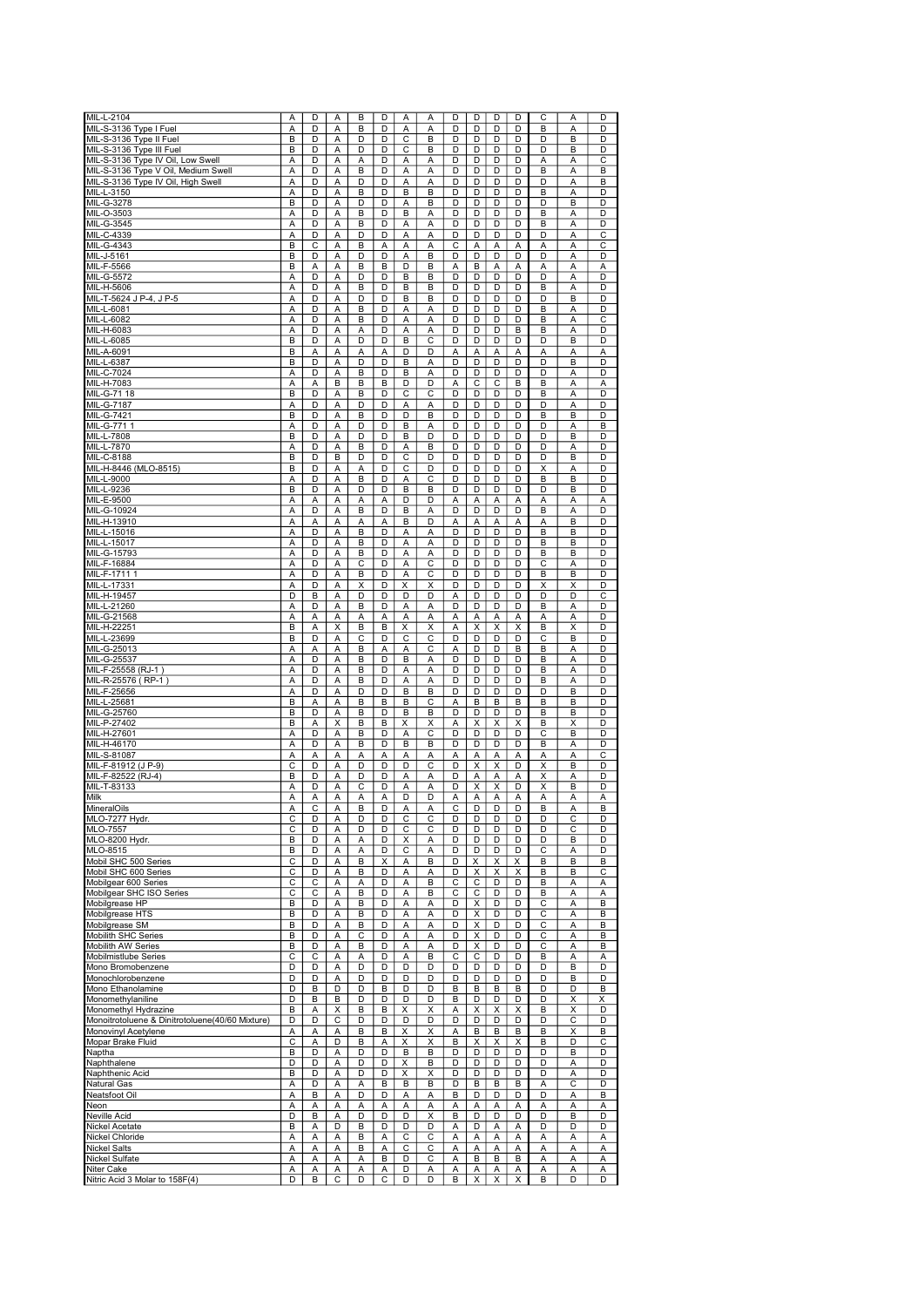| Nitric Acid Concentrated Room Temp.(4)                     | X | D                       | B | X      | X      | X | X | X              | X              | X      | X | X                       | X                       | Χ |
|------------------------------------------------------------|---|-------------------------|---|--------|--------|---|---|----------------|----------------|--------|---|-------------------------|-------------------------|---|
| Nitric Acid Concentrated to 158F(4)                        | D | D                       | D | D      | D      | D | D | D              | X              | X      | D | $\overline{\mathsf{x}}$ | D                       | D |
| Nitrobenzene                                               | D | A                       | B | D      | D      | D | D | А              | D              | D      | D | D                       | D                       | D |
| Nitroethane                                                | D | B                       | D | В      | в      | D | D | B              | В              | B      | B | B                       | D                       | D |
| Nitrogen                                                   |   |                         |   |        |        |   |   |                |                |        |   |                         |                         |   |
|                                                            | Α | Α                       | Α | Α      | А      | Α | Α | Α              | А              | Α      | Α | Α                       | Α                       | Α |
| Nitrogen Tetroxide (N204)(4)                               | D | D                       | D | D      | D      | D | D | в              | D              | D      | D | D                       | D                       | D |
| Nitromethane                                               | D | B                       | D | C      | C      | D | D | B              | B              | B      | B | B                       | D                       | D |
| Nitropropane                                               | D | B                       | D | D      | D      | D | D | B              | D              | D      | D | D                       | D                       | D |
| Nitrous Oxide                                              | А | Α                       | Α | Χ      | X      | X | Χ | х              | X              | X      | Χ | Χ                       | X                       | Α |
|                                                            |   |                         |   |        |        |   |   |                |                |        |   |                         |                         |   |
| Noryl GE Phenolic                                          | А | А                       | Χ | Χ      | X      | Χ | X | Χ              | Χ              | X      | Χ | X                       | Χ                       | X |
| Nyvac FR200, Mobil                                         | A | Α                       | Α | B      | D      | Χ | X | D              | D              | X      | D | $\overline{\text{c}}$   | X                       | X |
| Octachloro Toluene                                         | D | D                       | Α | D      | D      | D | D | D              | D              | D      | D | D                       | B                       | D |
| Octadecane                                                 | Α | D                       | Α | В      | D      | B | Α | D              | D              | D      | D | B                       | A                       | D |
|                                                            | Α | D                       | Α | D      | D      | D | D | D              | D              | D      | D | D                       | B                       | D |
| N-Octane                                                   |   |                         |   |        |        |   |   |                |                |        |   |                         |                         |   |
| Octyl Alcohol                                              | B | C                       | А | B      | В      | D | D | B              | B              | B      | B | B                       | B                       | B |
| Oleic Acid                                                 | С | D                       | B | D      | D      | D | в | D              | D              | D      | D | D                       | X                       | D |
| Oleum (Fuming Sulfuric Acid)                               | D | D                       | Α | D      | D      | D | D | D              | D              | D      | D | D                       | Χ                       | D |
| Oleum Spirits                                              | B | D                       | Α | C      | D      | X | C | D              | D              | D      | D | B                       | B                       | D |
|                                                            |   |                         |   |        |        |   |   |                |                |        |   |                         |                         |   |
| Olive Oil                                                  | Α | B                       | Α | B      | D      | Α | Α | B              | D              | D      | D | B                       | A                       | С |
| Oronite 8200                                               | B | D                       | Α | Α      | D      | X | Α | D              | D              | D      | D | D                       | A                       | D |
| Oronite 8515                                               | B | D                       | A | Α      | D      | Χ | A | D              | D              | D      | D | D                       | A                       | D |
| Orthochloro Ethyl Benzene                                  | D | D                       | Α | D      | D      | D | D | D              | D              | D      | D | D                       | B                       | D |
|                                                            |   |                         |   |        |        |   |   |                |                |        |   |                         |                         |   |
| Ortho-Dichlorobenzene                                      | D | D                       | Α | D      | D      | D | D | D              | D              | D      | D | D                       | B                       | D |
| OS 45 Type III (0545)                                      | В | D                       | Α | А      | D      | X | D | D              | D              | D      | D | В                       | В                       | D |
| OS 45 Type IV (0545-1)                                     | B | D                       | Α | Α      | D      | X | D | D              | D              | D      | D | B                       | В                       | D |
| OS 70                                                      | B | D                       | Α | Α      | D      | X | D | D              | D              | D      | D | B                       | B                       | D |
|                                                            |   |                         |   |        |        |   |   |                |                |        |   |                         |                         |   |
| Oxalic Acid                                                | B | Α                       | Α | B      | В      | X | X | Α              | В              | B      | B | B                       | A                       | B |
| Oxygen, Cold(4)                                            | B | A                       | A | А      | В      | B | А | A              | В              | B      | B | Α                       | A                       | Α |
| Oxygen, 200-400F (4)                                       | D | D                       | в | D      | D      | D | D | D              | D              | D      | D | D                       | D                       | Α |
| Ozone                                                      | D | А                       | Α | В      | D      | В | Α | B              | D              | D      | D | Α                       | Α                       | Α |
| Paint Thinner, Duco                                        | D | D                       | B | D      | D      | D | D | D              | D              | D      | D | D                       | B                       | D |
|                                                            |   |                         |   |        |        |   |   |                |                |        |   |                         |                         |   |
| Palmitic Acid                                              | Α | B                       | Α | B      | В      | X | Α | B              | B              | B      | B | C                       | Α                       | D |
| Para-dichlorobenzene                                       | D | D                       | Α | D      | D      | D | D | D              | D              | D      | D | D                       | B                       | D |
| Par-al-Ketone                                              | D | D                       | D | D      | D      | D | D | D              | D              | D      | D | D                       | D                       | D |
| Parker O Lube                                              | Α | D                       | Α | А      | В      | Α | Α | D              | D              | D      | D | Α                       | А                       | B |
|                                                            |   |                         |   |        |        |   |   |                |                |        |   |                         |                         |   |
| Peanut Oil                                                 | Α | C                       | A | C      | D      | Α | в | C              | D              | D      | D | B                       | A                       | Α |
| Pentane, 2 Methyl                                          | Α | D                       | A | B      | D      | A | D | D              | D              | D      | D | B                       | C                       | D |
| Pentane, 2-4, dimethyl                                     | Α | D                       | Α | В      | D      | Α | D | D              | D              | D      | D | B                       | С                       | D |
| Pentane, 3-Methyl                                          | A | D                       | Α | В      | D      | A | D | D              | D              | D      | D | B                       | $\overline{\mathsf{c}}$ | D |
| N-Pentane                                                  |   | D                       |   |        | C      |   | D | D              | D              | D      | D | B                       | C                       | D |
|                                                            | Α |                         | Α | А      |        | А |   |                |                |        |   |                         |                         |   |
| Perchloric Acid - 2N                                       | D | B                       | Α | B      | D      | D | D | в              | D              | D      | D | B                       | Α                       | D |
| Perchloroethylene                                          | B | D                       | Α | D      | D      | D | D | D              | D              | D      | D | D                       | B                       | D |
| Petrolatum                                                 | Α | $\overline{\mathsf{D}}$ | Α | B      | D      | Α | Α | D              | D              | D      | D | B                       | A                       | D |
|                                                            |   |                         |   |        |        |   |   |                |                |        |   |                         |                         |   |
| Petroleum Oil, Crude                                       | A | D                       | A | B      | D      | A | A | D              | D              | D      | D | B                       | A                       | D |
| Petroleum Oil, Below 250F                                  | A | D                       | A | В      | D      | В | в | D              | D              | D      | D | B                       | B                       | B |
| Petroleum Oil, Above 250F                                  | D | D                       | B | D      | D      | D | D | D              | D              | D      | D | D                       | D                       | D |
| Phenol                                                     | D | D                       | Α | D      | D      | D | D | D              | D              | D      | D | D                       | B                       | D |
|                                                            |   |                         |   |        |        |   |   |                |                |        |   |                         |                         |   |
| Phenol, 70%/30% H2O                                        | D | D                       | Α | D      | D      | D | D | D              | D              | D      | D | D                       | B                       | D |
| Phenol, 85%/15% H2O                                        | D | D                       | Α | D      | D      | D | D | D              | D              | D      | D | D                       | B                       | D |
| Phenylbenzene                                              | D | D                       | Α | D      | D      | D | D | D              | D              | D      | D | D                       | В                       | D |
| Phenyl Ethyl Ether                                         | D | D                       | D | D      | D      | D | D | D              | D              | D      | D | D                       | D                       | D |
|                                                            |   |                         |   |        |        |   |   |                |                |        |   |                         |                         |   |
| Phenylhydrazine                                            | D | B                       | A | D      | В      | D | X | D              | B              | A      | Α | D                       | Χ                       | X |
| Phorone                                                    | D | С                       | D | D      | D      | D | D | С              | D              | D      | D | D                       | D                       | D |
| Phosophate Esters (8)                                      |   |                         |   |        |        |   |   |                |                |        |   |                         |                         |   |
| Phosphoric Acid, 3 Molar to 158F                           | А | Α                       | Α | В      | В      | C | D | А              | Χ              | Χ      | X | Α                       | B                       | B |
|                                                            |   |                         |   |        |        |   |   |                |                |        |   |                         |                         |   |
| Phosphoric Acid, Concentrated Room Temp                    | B | А                       | Α | В      | А      | в | D | Α              | Χ              | Χ      | Х | Α                       | С                       | С |
| Phosphoric Acid, Concentrated to 158F                      | D | Α                       | Α | С      | B      | C | D | Α              | X              | X      | X | Α                       | С                       | D |
| Phosphorous Trichloride                                    | D | Α                       | A | D      | D      | Χ | X | Α              | Χ              | X      | D | D                       | A                       | X |
| Pickling Solution                                          | D | $\overline{\mathsf{c}}$ | B | D      | D      | D | D | $\overline{c}$ | $\overline{D}$ | D      | D | B                       | D                       | D |
|                                                            |   |                         |   |        |        |   |   |                |                |        |   |                         |                         |   |
| Picric Acid, H2O Solution                                  | A | A                       | A | Α      | B      | Χ | Χ | A              | B              | B      | Α | A                       | B                       | X |
| Picric Acid, Molten                                        | B | B                       | Α | В      | В      | X | X | B              | В              | B      | B | B                       | B                       | D |
| Pinene                                                     | В | D                       | Α | С      | D      | D | B | D              | D              | D      | D | D                       | Α                       | D |
| Pine Oil                                                   | Α | D                       | Α | D      | D      | X | X | D              | D              | D      | D | D                       | Α                       | D |
| Piperidine                                                 | D | D                       | D | D      | D      | D | D | D              | D              | D      | D | D                       | D                       |   |
|                                                            |   |                         |   |        |        |   |   |                |                |        |   |                         |                         | D |
| <b>Plating Solutions, Chrome</b>                           | D | B                       | Α | D      | D      | D | D | B              | D              | D      | D | D                       | B                       | B |
| Plating Solutions, Others                                  | Α | Α                       | Α | D      | D      | х | x | Α              | х              | x      | D | Α                       | х                       | D |
| Pneumatic Service                                          | Α | А                       | Α | Α      | D      | D | Α | Α              | D              | D      | D | Α                       | D                       | D |
| Polyvinyl Acetate Emulsion                                 | Χ | Α                       | X | B      | D      | Χ | Χ | А              | Χ              | Χ      | B | B                       | X                       | X |
|                                                            |   |                         |   |        |        |   |   |                |                |        |   |                         |                         |   |
| Potassium Acetate                                          | В | А                       | D | В      | D      | D | D | Α              | D              | Α      | Α | Α                       | D                       | D |
| Potassium Chloride                                         | А | А                       | Α | Α      | Α      | Α | Α | Α              | А              | Α      | Α | A                       | А                       | Α |
| Potassium Cupro Cyanide                                    | А | А                       | Α | Α      | Α      | Α | Α |                |                | Α      | Α | Α                       | А                       | Α |
|                                                            | А |                         |   |        |        |   |   | Α              | А              |        |   |                         |                         | Α |
|                                                            |   |                         |   |        |        |   | Α |                |                |        |   |                         |                         |   |
| Potassium Cyanide                                          |   | А                       | Α | А      | Α      | Α |   | Α              | Α              | Α      | А | Α                       | А                       |   |
| Potassium Dichromate                                       | А | Α                       | Α | А      | А      | Α | в | Α              | Α              | Α      | А | Α                       | Α                       | Α |
| Potassium Hydroxide, 50%                                   | В | А                       | D | В      | В      | D | D | Α              | B              | B      | B | Α                       | С                       | С |
| Potassium Nitrate                                          | A | A                       | Α | Α      | A      | Α | Α | Α              | Α              | Α      | Α | A                       | Α                       | Α |
| Potassium Salts                                            | А | Α                       | Α | Α      | Α      | Α | Α | Α              | Α              | Α      | A | Α                       | Α                       | Α |
|                                                            |   |                         |   |        |        |   |   |                |                |        |   |                         |                         |   |
| Potassium Sulphate                                         | Α | А                       | Α | Α      | в      | D | Α | Α              | Α              | B      | В | B                       | Α                       | Α |
| Potassium Sulfite                                          | А | А                       | Α | А      | в      | D | Α | Α              | А              | B      | В | B                       | Α                       | Α |
| Prestone Antifreeze                                        | Α | А                       | Α | Α      | А      | D | D | Α              | Α              | A      | Α | Α                       | Α                       | Α |
| PRL-High Temp. Hydr. Oil                                   | В | D                       | Α | B      | D      | Α | B | D              | D              | D      | D | D                       | Α                       | B |
|                                                            |   |                         |   |        |        |   |   |                |                |        |   |                         |                         |   |
| Producer Gas                                               | А | D                       | Α | В      | D      | в | Α | D              | D              | D      | D | В                       | В                       | В |
| Propane                                                    | А | D                       | Α | В      | D      | Α | С | D              | D              | D      | D | B                       | В                       | D |
| Propyl Acetate                                             | D | B                       | D | D      | D      | D | D | B              | D              | D      | D | D                       | D                       | D |
| N-Propyl Acetone                                           | D | А                       | D | D      | D      | D | D | Α              | D              | D      | D | D                       | D                       | D |
|                                                            |   |                         |   |        |        |   |   |                |                |        |   |                         |                         |   |
| Propyl Alcohol                                             | А | Α                       | Α | Α      | Α      | D | D | Α              | А              | Α      | А | Α                       | А                       | А |
| Propylene                                                  | С | D                       | Α | D      | D      | D | D | D              | D              | D      | D | D                       | С                       | D |
| Propylene Oxide                                            | D | В                       | D | D      | D      | D | D | В              | D              | D      | D | D                       | D                       | D |
| Propyl Nitrate                                             | D | В                       | D | D      | D      | D | X | В              | D              | D      | D | D                       | D                       | D |
|                                                            |   |                         |   |        |        |   |   |                |                |        |   |                         |                         |   |
| Pyranol, Transformer Oil                                   | А | D                       | Α | В      | D      | Α | в | D              | D              | D      | D | B                       | А                       | D |
| Pydraul, 10E                                               | D | Α                       | D | D      | D      | D | D | А              | D              | D      | D | D                       | D                       | А |
| Pydraul, 29ELT 30E, 50E, 65E                               | D | Α                       | Α | D      | D      | D | D | Α              | D              | D      | D | D                       | Α                       | Α |
| Pydraul, 115E                                              | D | А                       | Α | D      | D      | D | D | Α              | D              | D      | D | D                       | С                       | D |
|                                                            |   |                         |   |        |        |   |   |                |                |        |   |                         |                         |   |
| Pydraul, 230C, 312C, 540C, A200                            | D | D                       | Α | D      | D      | D | D | D              | D              | D      | D | D                       | D                       | D |
| Pyridine Oil                                               | D | В                       | D | D      | D      | D | х | В              | D              | D      | D | D                       | D                       | D |
| Pyrogard 53, Mobil Phosphate Ester                         | D | А                       | Α | D      | D      | D | D | Α              | D              | D      | D | D                       | D                       | D |
|                                                            | А | D                       | D | В      | D      |   | Α | D              | D              | D      | D |                         | В                       | С |
| Pyrogard D, Mobil Water-in-Oil Emulsion                    |   |                         |   |        |        | X |   |                |                |        |   | Α                       |                         |   |
| Pyroligneous Acid                                          | D | В                       | D | В      | D      | D | D | B              | D              | D      | D | В                       | D                       | Χ |
| Pyrolube                                                   | D | В                       | Α | D      | D      | D | D | в              | D              | D      | D | D                       | В                       | в |
| Pyrrole                                                    | D | D                       | D | D      | в      | D | X | D              | В              | B      | в | D                       | D                       | B |
| Radiation (GAMMA, 1 E +07 RADS)(9)<br>Red Oil (MIL-H-5606) | С | B                       | D | X<br>B | X<br>D | X | D | D              | X<br>D         | Χ<br>D | D | Χ<br>B                  | D                       | B |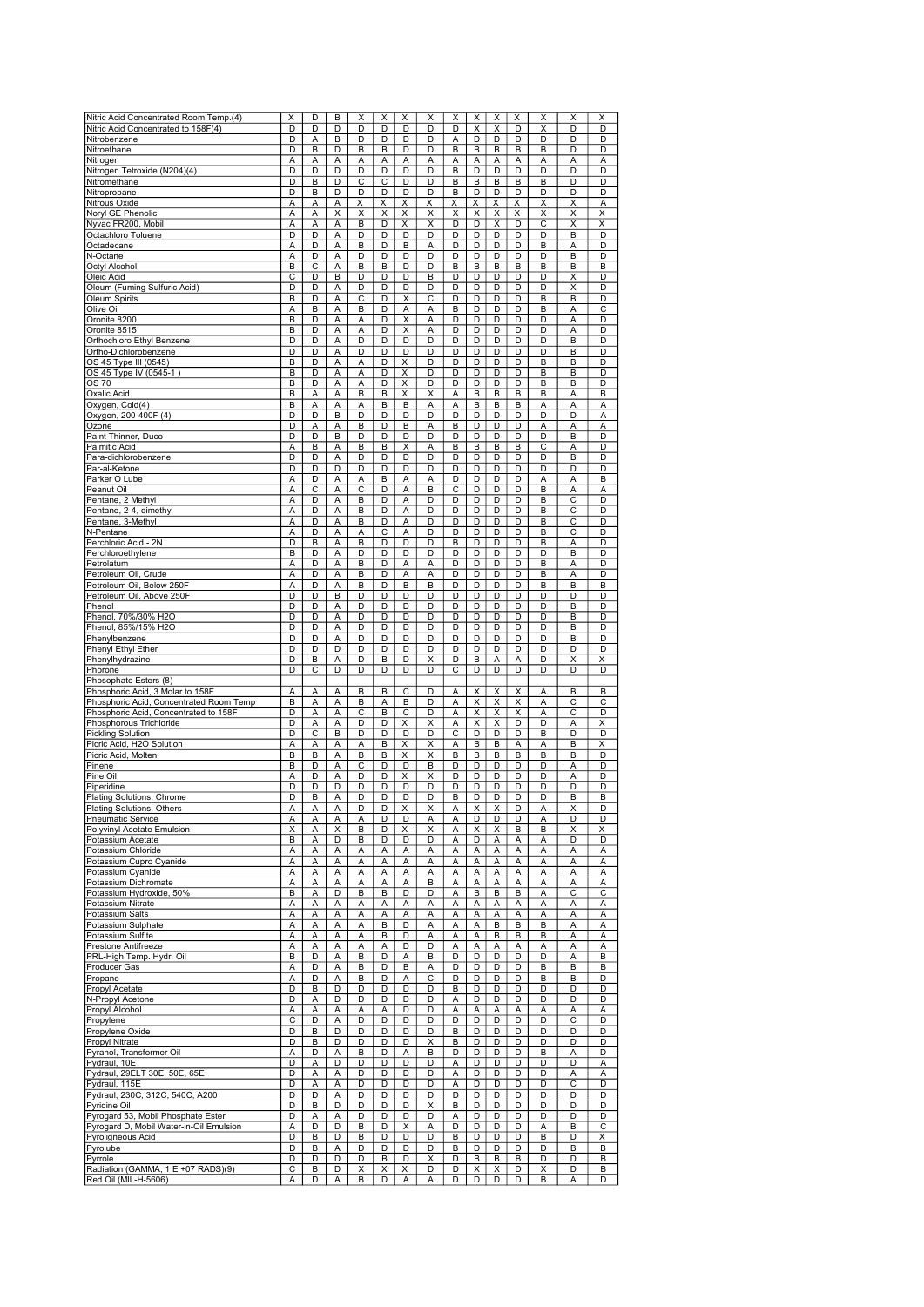| Red Line 100 Oil                           | A                     | D                            | Α              | B | D      | Α                       | Α                       | D      | D | D | D | B                            | A                       | D      |
|--------------------------------------------|-----------------------|------------------------------|----------------|---|--------|-------------------------|-------------------------|--------|---|---|---|------------------------------|-------------------------|--------|
| RJ-1 (MIL-F-25558)                         | A                     | D                            | Α              | B | D      | Α                       | Α                       | D      | D | D | D | B                            | A                       | D      |
| RJ-4 (MIL-F-25558)                         | B                     | D                            | Α              | D | D      | B                       | B                       | D      | X | X | D | X                            | A                       | D      |
| RP-1 (MIL-R-25576)                         | Α                     | D                            | Α              | В | D      | Α                       | Α                       | D      | D | D | D | B                            | A                       | D      |
| Rapeseed Oil                               | B                     | A                            | A              | B | D      | B                       | B                       | А      | D | D | D | B                            | A                       | D      |
| Sal Ammoniac                               | А                     | Α                            | Α              | Α | A      | Α                       | Α                       | А      | Α | Α | А | Α                            | A                       | B      |
| Salicylic Acid                             | B                     | Α                            | Α              | X | B      | Χ                       | X                       | Α      | B | Α | Α | Χ                            | Α                       |        |
|                                            | D                     | С                            |                | D | D      | D                       | X                       | C      | D | D | D | Χ                            |                         | х      |
| Santo Safe 300                             |                       |                              | Α              | B | А      | D                       | в                       |        | Α |   |   | Α                            | А                       | Α      |
| Sea (Salt) Water<br>Sewage                 | А<br>A                | Α                            | Α<br>Α         | B | Α      | D                       | D                       | Α<br>Α | A | Α | Α | Α                            | Α<br>A                  | А<br>Α |
|                                            |                       | А                            |                |   |        |                         |                         |        |   | Α | А |                              |                         |        |
| SF96 GE Sllicone Fluid                     | B                     | А                            | Α              | Α | Α      | Α                       | B                       | Α      | A | A | Α | A                            | A                       | D      |
| SF1147 GE Silicone Fluid                   | B                     | С                            | A              | Χ | Χ      | Χ                       | Χ                       | C      | Χ | Χ | X | X                            | X                       | D      |
| SF1154 GE Silicone Fluid                   | B                     | Α                            | Α              | Α | Α      | Α                       | в                       | А      | Χ | A | Α | Α                            | A                       | D      |
| Shell Alvania Grease #2                    | Α                     | D                            | Α              | B | D      | A                       | А                       | D      | D | D | D | D                            | A                       | B      |
| Shell Carnea 19 and 29                     | А                     | D                            | Α              | D | D      | А                       | B                       | D      | D | D | D | D                            | А                       | Χ      |
| Shell Diala                                | Α                     | D                            | Α              | B | D      | А                       | в                       | D      | D | D | D | D                            | Α                       | D      |
| Shell Irus 905                             | A                     | D                            | A              | B | D      | A                       | A                       | D      | D | D | D | D                            | A                       | D      |
| Shell 3XF Mine Fluid (Fire resist hydr.)   | Α                     | D                            | Α              | B | D      | D                       | D                       | D      | D | D | D | B                            | A                       | х      |
| Shell Tellus #32 Pet. Base                 | Α                     | D                            | A              | B | D      | Α                       | Α                       | D      | D | D | D | D                            | A                       | D      |
| Shell Tellus #68                           | Α                     | D                            | Α              | B | D      | Α                       | A                       | D      | D | D | D | D                            | A                       | D      |
| Shell UMF (5% Aromatic)                    | А                     | D                            | A              | B | D      | Α                       | Α                       | D      | D | D | D | D                            | A                       | D      |
| Shell Lo Hydrax 27 and 29                  | Α                     | D                            | Α              | В | D      | Α                       | B                       | D      | D | D | D | D                            | A                       | D      |
| Shell Macome 72                            | Α                     | D                            | Α              | B | D      | Α                       | в                       | D      | D | D | D | D                            | Α                       | D      |
| <b>Silicate Esters</b>                     | B                     | D                            | Α              | Α | D      | X                       | Α                       | D      | D | D | D | X                            | A                       | D      |
| Silicone Greases                           | А                     | Α                            | Α              | Α | А      | Α                       | Α                       | А      | Α | Α | Α | Α                            | B                       | С      |
| Silicone Oils                              | Α                     | А                            | Α              | А | Α      | Α                       | А                       | Α      | А | Α | Α | Α                            | C                       | C      |
| Silver Nitrate                             | B                     | А                            | A              | Α | A      | A                       | A                       | A      | A | Α | Α | A                            | A                       | Α      |
| Sinclair Opaline CX-EP Lube                | А                     | D                            | A              | B | D      | Α                       | A                       | D      | D | D | D | D                            | B                       | D      |
| Skelly, Solvent B, C, E                    | Α                     | D                            | Α              | D | D      | Χ                       | X                       | D      | D | D | D | D                            | A                       | X      |
| Skydrol 500 B4                             | D                     | Α                            | D              | D | D      | D                       | D                       | B      | D | D | D | D                            | C                       | C      |
| Skydrol LD-4                               | D                     | Α                            | D              | D | D      | D                       | D                       | B      | D | D | D | D                            | С                       | C      |
| Soap Solutions                             | А                     | Α                            | Α              | B | В      | D                       | D                       | Α      | Α | Α | B | Α                            | Α                       | А      |
| Socony Mobile Type A                       | Α                     | D                            | Α              | B | D      | Α                       | B                       | D      | D | D | D | D                            | B                       | D      |
| Socony Vacuum AMV AC781 (grease)           | Α                     | D                            |                | B | D      | A                       | B                       | D      | D | D | D | D                            | A                       | D      |
|                                            |                       | D                            | Α              |   | D      |                         |                         | D      | D | D | D | B                            | $\overline{\mathsf{A}}$ | D      |
| Socony Vacuum PD959B                       | Α                     |                              | Α              | B |        | Α                       | Α                       |        |   |   |   |                              |                         |        |
| Soda Ash                                   | A                     | Α                            | Α              | Α | Α      | Χ                       | X                       | Α      | Α | Α | A | Α                            | A                       | Α      |
| Sodium Acetate                             | B                     | A                            | D              | B | D      | C                       | C                       | A      | D | Α | A | A                            | D                       | D      |
| Sodium Bicarbonate (Baking Soda)           | A                     | Α                            | Α              | Α | A      | X                       | X                       | A      | Α | Α | Α | A                            | A                       | А      |
| Sodium Borate                              | А                     | Ā                            | $\overline{A}$ | Ā | Ā      | Χ                       | $\overline{\mathsf{x}}$ | Ā      | A | Ā | Ā | Ā                            | Ā                       | Α      |
| Sodium Carbonate (Soda Ash)                | А                     | А                            | Α              | А | А      | X                       | X                       | Α      | Α | Α | А | Α                            | А                       | Α      |
| Sodium Bisulfate or Bisulfite              | Α                     | Α                            | Α              | Α | В      | D                       | X                       | А      | B | B | Α | А                            | Α                       | А      |
| Sodium Chloride                            | Α                     | А                            | Α              | Α | А      | X                       | Α                       | Α      | Α | Α | Α | Α                            | X                       | Α      |
| Sodium Cyanide                             | Α                     | Α                            | X              | Α | Α      | $\overline{\mathsf{x}}$ | X                       | Α      | Ā | A | Α | Α                            | Χ                       | Α      |
| Sodium Hydroxide, 3 Molar                  | B                     | A                            | B              | B | B      | D                       | B                       | A      | A | Α | Α | A                            | B                       | A      |
| Sodium Hypochlorite                        | В                     | C                            | A              | В | в      | D                       | D                       | A      | B | B | B | A                            | B                       | B      |
| Sodium Metaphosphate                       | А                     | А                            | A              | B | А      | Χ                       | Χ                       | A      | А | Α | А | B                            | A                       | Χ      |
| Sodium Nitrate                             | В                     | А                            | X              | В | В      | x                       | X                       | Α      | А | Α | В | Α                            | X                       | D      |
| Sodium Perborate                           | B                     | Α                            | А              | B | B      | $\overline{\mathsf{x}}$ | X                       | А      | B | B | B | $\overline{B}$               | Α                       | B      |
| Sodium Peroxide                            | B                     | Α                            | Α              | B | в      | D                       | D                       | А      | в | B | B | B                            | Α                       | D      |
| Sodium Phosphate (Mono)                    | Α                     | Α                            | Α              | B | Α      | Α                       | Α                       | Α      | Α | A | Α | Α                            | Χ                       | D      |
| Sodium Phosphate (Dibasic)                 | Α                     | А                            | Α              | B | Α      | А                       | Α                       | Α      | А | Α | Α | Α                            | Χ                       | D      |
| Sodium Phosphate (Tribasic)                | Α                     | Α                            | A              | B | A      | А                       | A                       | A      | Α | Α | Α | A                            | X                       | Α      |
| Sodium Salts                               | Α                     | A                            | A              | B | A      | A                       | A                       | A      | Α | A | Α | A                            | A                       | Α      |
| Sodium Silicate                            | Α                     | Α                            | Α              | Α | Α      | X                       | Χ                       | Α      | А | A | Α | Α                            | X                       | X      |
| Sodium Sulphate                            | A                     | A                            | Α              | A | B      | D                       | Α                       | Ā      | B | B | B | Ā                            | Ā                       | A      |
| Sodium Sulphide and Sulfite                |                       |                              |                |   | В      | D                       | Α                       |        | B | B | B | A                            | A                       |        |
|                                            | Α                     | А                            | Α              | А |        |                         |                         | Α      |   |   |   |                              |                         | Α      |
| Sodium Thiosulfate                         | B<br>C                | Α                            | Α              | Α | В      | D                       | Α                       | Α      | В | B | В | Α                            | Α                       | Α      |
| Sour Crude Oil                             | $\overline{\text{c}}$ | D<br>$\overline{\mathsf{D}}$ | A              | D | D<br>D | D<br>D                  | D                       | D<br>D | D | D | D | Χ<br>$\overline{\mathsf{x}}$ | D                       | D      |
| Sour Natural Gas                           |                       |                              | Α              | D |        |                         | D                       |        | D | D | D |                              | D                       | D      |
| Sovasol No. 1, 2 and 3                     | А                     | D                            | A              | B | D      | B                       | B                       | D      | D | D | D | B                            | Α                       | D      |
| Sovasol No. 73 and 74                      | В                     | D                            | Α              | В | D      | В                       | B                       | D      | D | D | D | B                            | A                       | D      |
| Soybean Oil                                | А                     | C                            | А              | С | D      | Α                       | Χ                       | C      | D | D | D | C                            | A                       | Α      |
| Spry                                       | Α                     | B                            | Α              | В | D      | А                       | А                       | B      | D | D | D | D                            | A                       | А      |
| SR-6 Fuel                                  | B                     | D                            | Α              | D | D      | В                       | B                       | D      | D | D | D | D                            | Α                       | D      |
| SR-10 Fuel                                 | Α                     | D                            | Α              | D | D      | B                       | B                       | D      | D | D | D | D                            | A                       | D      |
| Standard Oil Mobilube GX9O-EP Lube         | Α                     | υ                            | $\mathsf{A}$   | E |        | Α                       | $\mathsf{A}$            |        |   | υ | υ | в                            | A                       | υ      |
| Stannic Chloride                           | A                     | А                            | Α              | D | Α      | Χ                       | Χ                       | Α      | А | Α | Α | D                            | А                       | В      |
| Stannic Chloride 50%                       | А                     | А                            | Α              | D | А      | $\times$                | X                       | Α      | Α | Α | Α | D                            | Α                       | В      |
| Stannous Chloride (15%)                    | Α                     | Α                            | Α              | А | Α      | Χ                       | Χ                       | Α      | Α | Α | Α | Α                            | Α                       | В      |
| Stauffer 7700                              | В                     | D                            | Α              | D | D      | В                       | X                       | D      | D | D | D | D                            | В                       | D      |
| Steam, Below 400F                          | D                     | А                            | D              | D | D      | D                       | D                       | В      | D | D | D | D                            | D                       | C      |
| Steam, 400 - 500F                          | D                     | С                            | D              | D | D      | D                       | D                       | D      | D | D | D | D                            | D                       | D      |
| Steam, Above 500F                          |                       |                              |                |   |        |                         |                         |        |   |   |   |                              |                         |        |
| Stearic Acid                               | B                     | B                            | X              | B | В      | X                       | X                       | B      | B | B | B | B                            | Χ                       | B      |
| <b>Stoddard Solvent</b>                    | А                     | D                            | Α              | B | D      | Α                       | Α                       | D      | D | D | D | D                            | Α                       | D      |
| Styrene (Monomer)                          | D                     | D                            | B              | D | D      | D                       | Χ                       | D      | D | D | D | D                            | С                       | D      |
| <b>Sucrose Solutions</b>                   | А                     | А                            | Α              | В | Α      | D                       | D                       | А      | А | Α | Α | B                            | Α                       | Α      |
| Sulfur Liquors                             | В                     | В                            | Α              | В | В      | D                       | Χ                       | В      | B | В | в | B                            | В                       | D      |
| Sulfur                                     | D                     | Α                            | Α              | Α | D      | D                       | X                       | Α      | D | D | D | Χ                            | А                       | X      |
| Sulfur Molten                              | D                     | С                            | Α              | С | D      | D                       | D                       | C      | D | D | D | D                            | С                       | С      |
| Sulfur Chloride                            | D                     | D                            | Α              | D | D      | D                       | Χ                       | D      | D | D | D | D                            | A                       | С      |
| Sulfur Dioxide, Wet                        | D                     | Α                            | D              | В | D      | D                       | х                       | Α      | D | D | D | С                            | B                       | в      |
| Sulfur Dioxide, Dry                        | D                     | А                            | D              | D | В      | D                       | Χ                       | В      | В | В | В | D                            | B                       | В      |
| Sulfur Dioxide, Liquidified under pressure | D                     | А                            | D              | D | D      | D                       | Χ                       | B      | D | D | D | D                            | B                       | B      |
| Sulfuric Acid, 3 Molar to 158F             | В                     | А                            | Α              | В | С      | в                       | D                       | Α      | X | Χ | х | Α                            | Α                       | Α      |
| Sulfuric Acid, Concentrated, Room Temp     | Χ                     | С                            | Α              | Χ | X      | X                       | С                       | X      | X | Χ | X | X                            | X                       | X      |
| Sulfuric Acid, Concentrated to 158F        | D                     | D                            | Α              | D | D      | D                       | D                       | D      | Χ | X | X | X                            | D                       | D      |
| Sulfurous Acid                             | В                     | В                            | Α              | В | В      | D                       | С                       | В      | B | В | B | Α                            | Χ                       | D      |
|                                            | D                     | B                            |                | D | С      | D                       |                         | в      | В | B |   | D                            |                         |        |
| Sulfur Trioxide, Dry                       |                       |                              | Α              |   |        |                         | х                       |        |   |   | в |                              | В                       | в      |
| Sunoco SAE 10                              | А                     | D                            | Α              | В | D      | Α                       | Α                       | D      | D | D | D | B                            | А                       | D      |
| Sunoco #3661                               | А                     | D                            | Α              | B | D      | Α                       | Α                       | D      | D | D | D | B                            | Α                       | D      |
| Sunoco All purpose grease                  | А                     | D                            | Α              | В | D      | Α                       | Α                       | D      | D | D | D | B                            | Α                       | D      |
| Sunsafe (Fire resist. hydr. fluid)         | А                     | D                            | Α              | B | D      | D                       | D                       | D      | D | D | D | B                            | A                       | Χ      |
| Super Shell Gas                            | Α                     | D                            | Α              | В | D      | В                       | в                       | D      | D | D | D | D                            | B                       | D      |
| Swan Finch EP Lube                         | А                     | D                            | Α              | D | D      | Α                       | Α                       | D      | D | D | D | D                            | Α                       | D      |
| Swan Finch Hypoid-90                       | А                     | D                            | Α              | В | D      | Α                       | Α                       | D      | D | D | D | D                            | А                       | D      |
| Tannic Acid (10%)                          | Α                     | Α                            | Α              | Α | В      | D                       | X                       | Α      | Α | Α | Α | Α                            | Α                       | в      |
| Tar, bituminous                            | В                     | D                            | Α              | С | D      | D                       | X                       | D      | D | B | С | D                            | Α                       | B      |
| <b>Tartaric Acid</b>                       | А                     | B                            | Α              | в | D      | X                       | Α                       | в      | в | Α | С | Α                            | Α                       | Α      |
| Terpineol                                  | В                     | С                            | Α              | D | D      | x                       | B                       | С      | D | D | D | D                            | А                       | Χ      |
| Tertiary Butyl Alcohol                     | B                     | B                            | A              | B | В      | D                       | D                       | В      | В | B | B | B                            | B                       | B      |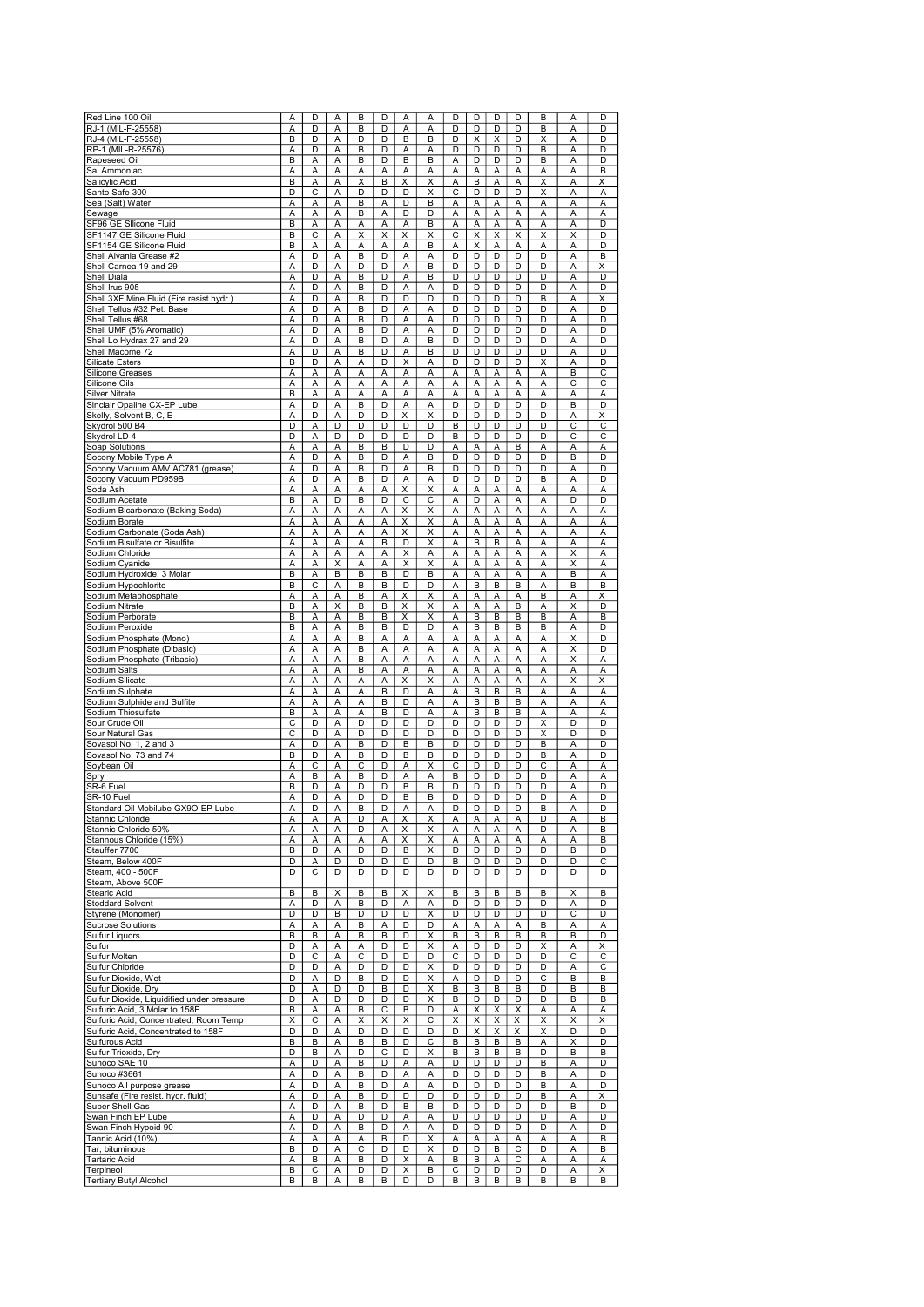| P-Tertiary Butyl Catechol                             | D                       | B      | A                 | B                 | B                 | D                       | D                       | B                     | B                 | D                 | D                 | B                       | А                       | Χ                       |
|-------------------------------------------------------|-------------------------|--------|-------------------|-------------------|-------------------|-------------------------|-------------------------|-----------------------|-------------------|-------------------|-------------------|-------------------------|-------------------------|-------------------------|
| Tertiary Butyl Mercaptan                              | D                       | D      | A                 | D                 | D                 | D                       | D                       | D                     | D                 | D                 | D                 | D                       | $\overline{\mathsf{x}}$ | D                       |
| Tetrabromoethane                                      | D                       | D      | A                 | D                 | D                 | D                       | X                       | D                     | D                 | D                 | D                 | D                       | B                       | D                       |
| <b>Tetrabutyl Titanate</b>                            | В                       | A      | A                 | B                 | В                 | X                       | X                       | B                     | В                 | B                 | B                 | D                       | D                       | D                       |
| Tetrachoroethane                                      | D                       | D      | A                 | D                 | D                 | D                       | D                       | D                     | D                 | D                 | D                 | D                       | B                       | X                       |
| Tetrachloroethylene                                   | D                       | D      | A                 | D                 | D                 | D                       | D                       | D                     | D                 | D                 | D                 | D                       | B                       | D                       |
| Tetraethyl Lead                                       | B                       | D      | Α                 | B                 | D                 | х                       | х                       | D                     | D                 | D                 | D                 | D                       | B                       | х                       |
| Tetraethyl Lead "Blend"                               | B                       | D      | A                 | D                 | D                 | Χ                       | X                       | D                     | D                 | D                 | D                 | D                       | B                       | X                       |
| Tetrahydrofuran                                       | D                       | B      | D                 | D                 | D                 | D                       | C                       | B                     | D                 | D                 | D                 | D                       | D                       | D                       |
| Tetralin                                              | D                       | D      | A                 | D                 | D                 | Χ                       | Χ                       | D                     | D                 | D                 | D                 | D                       | А                       | D                       |
| Texaco 3450 Gear Oil                                  | А                       | D      | Α                 | D                 | D                 | Α                       | A                       | D                     | D                 | D                 | D                 | D                       | A                       | D                       |
| Texaco Capella A and AA                               | A                       | D      | A                 | B                 | D                 | A                       | B                       | D                     | D                 | D                 | D                 | D                       | A                       | D                       |
| Texaco Meropa 220 (No Lead)                           | Α                       | D      | Α                 | B                 | D                 | A                       | в                       | D                     | D                 | D                 | D                 | D                       | A                       | D                       |
| Texaco Regal B                                        | А                       | D      | Α                 | D                 | D                 | Α                       | Α                       | D                     | D                 | D                 | D                 | D                       | Α                       | D                       |
|                                                       |                         |        |                   |                   |                   |                         |                         |                       |                   |                   |                   |                         |                         |                         |
| Texaco Uni-Temp, Grease                               | А                       | D      | Α                 | B                 | D                 | Α                       | Α                       | D                     | D                 | D                 | D                 | D                       | Α                       | B                       |
| Texamatic "A" Transmission Oil                        | А                       | D      | Α                 | B                 | D                 | Α                       | B                       | D                     | D                 | D                 | D                 | D                       | B                       | D                       |
| Texamatic "A" 1581 Fluid                              | A                       | D      | A                 | B                 | D                 | A                       | B                       | D                     | D                 | D                 | D                 | D                       | B                       | D                       |
| Texamatic "A" 3401 Fluid                              | А                       | D      | Α                 | B                 | D                 | Α                       | B                       | D                     | D                 | D                 | D                 | D                       | B                       | D                       |
| Texamatic "A" 3525 Fluid                              | A                       | D      | A                 | B                 | D                 | A                       | B                       | D                     | D                 | D                 | D                 | D                       | B                       | D                       |
| Texamatic "A" 3528 Fluid                              | Α                       | D      | A                 | B                 | D                 | Α                       | в                       | D                     | D                 | D                 | D                 | D                       | B                       | D                       |
| Texas 1500 Oil                                        | Α                       | D      | Α                 | B                 | D                 | A                       | Α                       | D                     | D                 | D                 | D                 | D                       | Α                       | B                       |
| Therminol VP-1, 60, 65                                | D                       | D      | Α                 | D                 | X                 | D                       | X                       | D                     | Χ                 | X                 | X                 | Χ                       | Х                       | B                       |
| Therminol44                                           | D                       | D      | Α                 | D                 | X                 | D                       | Χ                       | D                     | Χ                 | Χ                 | Χ                 | $\overline{\mathsf{x}}$ | X                       | D                       |
| Therminol55                                           | B                       | D      | Α                 | D                 | X                 | В                       | X                       | D                     | Χ                 | Χ                 | Χ                 | Χ                       | X                       | D                       |
| Thiokol TP-90B                                        | D                       | Α      | Α                 | B                 | D                 | X                       | х                       | Α                     | X                 | X                 | X                 | B                       | B                       | Χ                       |
| Thiokol TP-95                                         | D                       | А      | Α                 | B                 | D                 | X                       | X                       | Α                     | X                 | Χ                 | X                 | B                       | B                       | X                       |
| Tidewater Oil-Beedol                                  | Α                       | D      | A                 | B                 | D                 | A                       | A                       | D                     | D                 | D                 | D                 | D                       | A                       | B                       |
| Tidewater Multigear 140, EP Lube                      | A                       | D      | A                 | B                 | D                 | А                       | A                       | D                     | D                 | D                 | D                 | B                       | A                       | D                       |
| Titanium Tetrachloride                                | B                       | D      | A                 | D                 | D                 | D                       | D                       | D                     | D                 | D                 | D                 | D                       | B                       | D                       |
| Toluene                                               | D                       | D      | A                 | D                 | D                 | D                       | D                       | D                     | D                 | D                 | D                 | D                       | B                       | D                       |
| Toluene Diisocyanate                                  | D                       | B      | D                 | D                 | D                 | D                       | X                       | B                     | D                 | D                 | D                 | D                       | D                       | D                       |
| Transformer Oil                                       | А                       | D      | Α                 | B                 | D                 | В                       | A                       | D                     | D                 | D                 | D                 | D                       | А                       | в                       |
| <b>Transmission Fluid Type A</b>                      | А                       | D      | Α                 | B                 | D                 | Α                       | A                       | D                     | D                 | D                 | D                 | B                       | А                       | B                       |
| Triacetin                                             | B                       | A      | D                 | B                 | C                 | D                       | D                       | Α                     | B                 | B                 | B                 | B                       | D                       | х                       |
| <b>Triaryl Phosphate</b>                              | D                       | Α      | Α                 | D                 | D                 | D                       | D                       | Ā                     | D                 | D                 | D                 | D                       | B                       | $\overline{\mathsf{c}}$ |
| Tributoxyethyl Phosphate                              | D                       | A      | A                 | D                 | B                 | D                       | D                       | Α                     | В                 | D                 | B                 | D                       | B                       | Χ                       |
| <b>Tributyl Mercaptan</b>                             | D                       | D      | A                 | D                 | D                 | D                       | X                       | D                     | D                 | D                 | D                 | D                       | C                       | D                       |
| <b>Tributyl Phosphate</b>                             | D                       | A      | D                 | D                 | D                 | D                       | D                       | B                     | D                 | в                 | B                 | D                       | D                       | D                       |
| Trichloroacetic Acid                                  | В                       | B      | С                 | D                 | В                 | D                       | D                       | B                     | B                 | B                 | B                 | D                       | D                       | Χ                       |
|                                                       |                         |        |                   |                   |                   |                         |                         |                       |                   |                   |                   |                         |                         |                         |
| Trichloroethane                                       | D                       | D      | Α                 | D                 | D                 | D                       | D                       | D                     | D                 | D                 | D                 | D                       | В                       | D                       |
| Trichloroethylene                                     | С                       | D      | Α                 | D                 | D                 | D                       | D                       | D                     | D                 | D                 | D                 | D                       | B                       | D                       |
| <b>Tricresyl Phosphate</b>                            | D                       | А      | в                 | C                 | B                 | D                       | D                       | Α                     | D                 | D                 | D                 | D                       | B                       | С                       |
| Triethanol Amine                                      | $\overline{\mathsf{c}}$ | B      | D                 | B                 | B                 | D                       | D                       | B                     | B                 | B                 | B                 | B                       | D                       | х                       |
| Trifluoroethane                                       | D                       | D      | A                 | D                 | D                 | D                       | D                       | D                     | D                 | D                 | D                 | D                       | B                       | D                       |
| Trinitrololuene                                       | D                       | D      | в                 | B                 | D                 | D                       | X                       | D                     | D                 | D                 | D                 | B                       | B                       | Χ                       |
| <b>Trioctyl Phosphate</b>                             | D                       | Α      | B                 | D                 | D                 | D                       | D                       | Α                     | D                 | D                 | D                 | D                       | B                       | С                       |
| <b>Tripoly Phosphate</b>                              | D                       | Α      | B                 | $\overline{c}$    | D                 | D                       | D                       | А                     | D                 | D                 | D                 | D                       | Α                       | C                       |
| Tung Oil (China Wood Oil)                             | А                       | D      | Α                 | B                 | D                 | X                       | C                       | $\overline{\text{c}}$ | D                 | D                 | D                 | $\overline{\mathsf{c}}$ | B                       | D                       |
| Turbine Oil                                           | Α                       | D      | Α                 | D                 | D                 | Α                       | A                       | D                     | D                 | D                 | D                 | D                       | А                       | D                       |
| Turbine Oil #15 (MIL-L-7808A)                         | В                       | D      | Α                 | D                 | D                 | B                       | D                       | D                     | D                 | D                 | D                 | D                       | B                       | D                       |
| Turbo Oil #35                                         | А                       | D      | Α                 | B                 | D                 | Α                       | Α                       | D                     | D                 | D                 | D                 | D                       | А                       | D                       |
| Turpentine                                            | А                       | D      | A                 | D                 | D                 | B                       | D                       | D                     | D                 | D                 | D                 | D                       | B                       | D                       |
| Type I Fuel (MIL-S-3136)(ASTM Ref. Fuel A)            | A                       | D      | A                 | B                 | D                 | Α                       | Α                       | D                     | D                 | D                 | D                 | B                       | А                       | D                       |
| Type II Fuel MIL-S-3136                               | В                       | D      | A                 | D                 | D                 | С                       | в                       | D                     | D                 | D                 | D                 | D                       | B                       | D                       |
| Type III Fuel MIL-s-3~3s(AsTM Ref. Fuel B)            | B                       | D      | $\overline{A}$    | D                 | D                 | $\overline{c}$          | B                       | D                     | D                 | D                 | D                 | D                       | Α                       | D                       |
| Ucon Hydrolube J-4                                    | Α                       | Α      | Α                 | B                 | Α                 | D                       | D                       | Α                     | B                 | Χ                 | Χ                 | X                       | B                       | Α                       |
| Ucon Lubricant LB-65                                  | А                       | А      | Α                 | Α                 | в                 | Χ                       | х                       | Α                     | В                 | B                 | В                 | B                       | А                       | Α                       |
| Ucon Lubricant LB-135                                 | A                       | А      | A                 | Α                 | Α                 | Χ                       | X                       | А                     | Α                 | Α                 | Α                 | Α                       | А                       | Α                       |
| Ucon Lubricant LB-285                                 | Α                       | Ā      | A                 | Α                 | Α                 | $\overline{\mathsf{x}}$ | $\overline{\mathsf{x}}$ | Ā                     | A                 | A                 | A                 | $\overline{A}$          | Ā                       | Α                       |
| Ucon Lubricant LB-300X                                | A                       | A      | A                 | A                 | A                 | X                       | X                       | A                     | Α                 | A                 | Α                 | A                       | A                       | Α                       |
| Ucon Lubricant LB-625                                 | А                       | A      | A                 | Α                 | Α                 | X                       | X                       | Α                     | Α                 | A                 | Α                 | A                       | A                       | A                       |
| Ucon Lubricant LB-1145                                | A                       | A      | A                 | A                 | A                 | X                       | X                       | A                     | A                 | Α                 | Α                 | A                       | A                       | A                       |
| Ucon Lubricant 50-HB55                                | А                       | Α      | Α                 | Α                 | Α                 | Χ                       | $\overline{\mathsf{x}}$ | A                     | Α                 | Α                 | Α                 | Α                       | А                       | Α                       |
| Ucon Lubricant 50-HB-100                              | А                       | Α      | Α                 | Α                 | Α                 | Χ                       | X                       | Α                     | Α                 | Α                 | А                 | Α                       | А                       | Α                       |
| Ucon Lubricant 50-HB-260                              | Α                       | Α      | Α                 | А                 | Α                 | Х                       | X                       | Α                     | А                 | Α                 | Α                 | Α                       | А                       | Α                       |
|                                                       |                         |        |                   |                   |                   |                         |                         |                       |                   |                   |                   |                         |                         |                         |
| Ucon Lubricant 50-HB-660<br>Ucon Lubricant 50-HB-5100 | Α<br>Α                  | Α<br>Α | $\mathsf{A}$<br>Α | $\mathsf{A}$<br>Α | $\mathsf{A}$<br>Α | $\overline{\mathsf{x}}$ | ⋏<br>Χ                  | А<br>Α                | $\mathsf{A}$<br>А | $\mathsf{A}$<br>Α | $\mathsf{A}$<br>Α | A<br>Α                  | Α<br>Α                  | Α<br>Α                  |
|                                                       |                         |        |                   |                   |                   |                         |                         |                       |                   |                   |                   |                         |                         |                         |
| Ucon Oil LB-385                                       | А                       | Α      | Α                 | Α                 | Α                 | Χ                       | X                       | Α                     | А                 | Α                 | Α                 | A                       | Α                       | A                       |
| Ucon Oil LB-400X                                      | А                       | А      | Α                 | Α                 | Α                 | Χ                       | Χ                       | Α                     | Α                 | Α                 | А                 | Α                       | Α                       | Α                       |
| Ucon Oil Heat Transfer Fluid 500(Polyalkalene Gly     | А                       | А      | Α                 | Α                 | Α                 | X                       | X                       | А                     | А                 | Α                 | Α                 | Α                       | Α                       | Α                       |
| Univis 40 (Hydr. Fluid)                               | А                       | D      | Α                 | В                 | D                 | Α                       | Α                       | D                     | D                 | D                 | D                 | В                       | А                       | D                       |
| Univolt #35 (Mineral Oil)                             | А                       | D      | Α                 | B                 | D                 | Α                       | Α                       | D                     | D                 | D                 | D                 | D                       | А                       | D                       |
| Unsymmetrical Dimethyl Hydrazine (UDMH)               | В                       | Α      | D                 | В                 | В                 | X                       | X                       | А                     | Α                 | Α                 | Α                 | Α                       | D                       | D                       |
| Uranium Hexachloride                                  | X                       | X      | Α                 | Χ                 | X                 | X                       | X                       | X                     | X                 | X                 | X                 | X                       | X                       | X                       |
| Varnish                                               | В                       | D      | Α                 | D                 | D                 | D                       | C                       | D                     | D                 | D                 | D                 | D                       | B                       | D                       |
| Vegetable Oil                                         | А                       | С      | Α                 | C                 | D                 | Α                       | X                       | С                     | D                 | D                 | D                 | Χ                       | Α                       | Α                       |
| Versilube F-50                                        | А                       | А      | Α                 | Α                 | Α                 | Α                       | Α                       | Α                     | А                 | Α                 | Α                 | Α                       | Α                       | С                       |
| Vinegar                                               | B                       | В      | С                 | B                 | в                 | D                       | D                       | B                     | В                 | B                 | в                 | X                       | С                       | С                       |
| Vinyl Chloride                                        | X                       | D      | X                 | х                 | х                 | X                       | X                       | Χ                     | X                 | X                 | x                 | X                       | Χ                       | х                       |
| W-H-910                                               | С                       | А      | Α                 | В                 | Α                 | В                       | D                       | B                     | В                 | в                 | В                 | B                       | В                       | B                       |
| Wagner 21 B Brake Fluid                               | С                       | А      | D                 | B                 | Α                 | Χ                       | X                       | B                     | Χ                 | Χ                 | В                 | B                       | D                       | С                       |
| Water (10)                                            | А                       | Α      | в                 | B                 | Α                 | D                       | D                       | Α                     | Α                 | Α                 | Α                 | Α                       | Α                       | Α                       |
| Wemco C                                               | А                       | D      | Α                 | В                 | D                 | Α                       | Α                       | D                     | D                 | D                 | D                 | D                       | А                       | D                       |
| Whiskey and Wines                                     | А                       | А      | Α                 | Α                 | Α                 | D                       | D                       | Α                     | А                 | A                 | Α                 | Α                       | Α                       | Α                       |
| White Pine Oil                                        | В                       | D      | Α                 | D                 | D                 | Χ                       | X                       | D                     | D                 | D                 | D                 | D                       | А                       | D                       |
| White Oil                                             | А                       | D      | Α                 | в                 | D                 | Α                       | Α                       | D                     | D                 | D                 | D                 | D                       | А                       | D                       |
| WOlmar Salt                                           | А                       | Α      | Α                 | В                 | Α                 | в                       | Α                       | Α                     | А                 | Α                 | А                 | Α                       | А                       | Α                       |
| Wood Alcohol                                          | А                       | А      | D                 | А                 | Α                 | D                       | D                       | Α                     | Α                 | Α                 | Α                 | Α                       | Α                       | Α                       |
| Wood Oil                                              | А                       | D      | Α                 | B                 | D                 | Α                       | С                       | С                     | D                 | D                 | D                 | С                       | В                       | D                       |
| Xylene                                                | D                       | D      | Α                 | D                 | D                 | D                       | D                       | D                     | D                 | D                 | D                 | D                       | А                       | D                       |
| Xylidenes-Mixed-Aromatic Amines                       | C                       | D      | D                 | D                 | D                 | D                       | D                       | D                     | D                 | D                 | D                 | D                       | D                       | D                       |
| Xy101                                                 | D                       | D      |                   | D                 | D                 | D                       | D                       | D                     | D                 | D                 | D                 | D                       | Α                       | D                       |
|                                                       |                         |        | Α                 |                   |                   |                         |                         |                       |                   |                   |                   |                         |                         |                         |
| Xenon                                                 | А                       | Α      | Α                 | Α                 | Α                 | Α                       | Α                       | Α                     | Α                 | Α                 | Α                 | Α                       | А                       | Α                       |
| Zeolites                                              | А                       | А      | Α                 | Α                 | Α                 | Χ                       | Χ                       | Α                     | Α                 | Α                 | А                 | Α                       | Α                       | Χ                       |
| Zinc Acetate                                          | B                       | Α      | D                 | B                 | D                 | D                       | D                       | Α                     | D                 | Α                 | А                 | D                       | D                       | D                       |
| Zinc Chloride                                         | Α                       | Α      | Α                 | Α                 | Α                 | D                       | X                       | Α                     | А                 | Α                 | А                 | Α                       | А                       | х                       |
| Zinc Salts                                            | Α                       | А      | Α                 | Α                 | Α                 | D                       | Α                       | Α                     | А                 | Α                 | Α                 | Α                       | А                       | Α                       |
| Zinc Sulfate                                          | Α                       | Α      | Α                 | Α                 | В                 | D                       | Χ                       | Α                     | В                 | в                 | в                 | Α                       | Α                       | Α                       |

The above information has been derived from many sources and the ratings are therefore intended as a guide only.